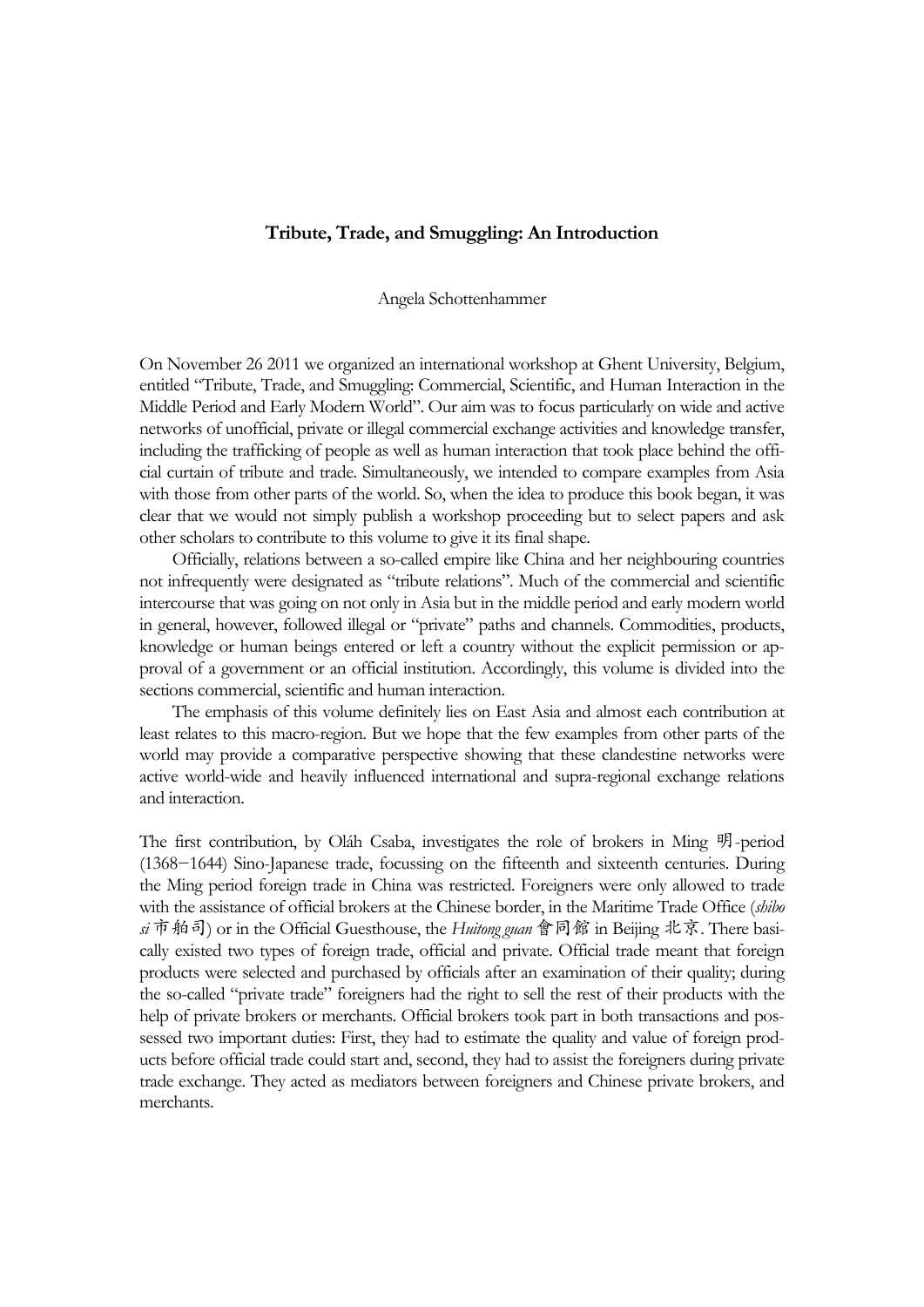## 2 Angela Schottenhammer

In the Chinese sources, however, we can find very little information on the concrete transactions during the trade and on the activities of brokers, therefore many details of this process are still not clear. That is why this article aims to examine the role of Chinese brokers in the trade with Japanese embassies and the process of the transactions during the trade by using Japanese records of the *Nyūminki*入明記-corpus. This corpus, which is unfortunately almost totally neglected in the Western scholarship, contains accounts and documents concerning trade activities written by Japanese embassies during their stay in China between the fifteenth to sixteenth centuries. The analysis of these accounts and documents – compared with the information from Chinese sources on trade – can help us to better understand not only the mechanism of Sino-Japanese trade but also the system of foreign trade in general during the Ming Period.

In this article, Oláh Csaba consequently first focuses on the regular course of private trade transactions with brokers and merchants based on credit sale and credit purchase. Then he examines some accounts of problems during trade activities and difficulties with brokers. Accounts of these incidents are very useful for understanding how foreign trade should have been taking place at that time. The role of brokers during the selection process of Japanese products will also be considered as part of the official trade.

In contrast to this first chapter Igawa Kenji 伊川健二 concentrates on the smuggling trade in sixteenth-century East Asia. The many sources and scholarly investigations about "Wokou" (Jap. Wakō) 倭寇 (mostly although not always correctly translated as "pirates" in English) notwithstanding, previous research has hardly considered this ordinary topic. Some of them gathered information about Wakō trade, the information, however, is not complete and a thorough analysis has rarely been done. His paper develops new perspectives for exploring the history of Wakō in the sixteenth century.

 During a period when Ming China pursued her maritime trade prohibition policy (*haijin* 海 禁), various sea lanes between Southeast Asia and Japan were being established. In many cases, Chinese islands provided smugglers and so-called pirates with bases and relay stations. These relay stations did not appear accidentally. It was not easy to keep continuous connections between East Asian countries and the outside world in the first half of the sixteenth century. For instance, sending envoys, Portugal failed in her official negotiations with China. This was a natural result from the Chinese perspective. In this context, the reasons why the continuous sea lanes between Southeast and East Asia were possible should be discussed more thoroughly. It is, for example, surprising that some bases on Chinese islands were established under combat operation against Wakō. In Japan, there was no regulation to control piracy or smuggling. Among seventeen cases of foreign ships in the first half of the sixteenth-century Japan, no ship was rejected because of any kind of regulations. Portuguese sources report on the strict reaction of the Chosŏn dynasty against Wakō, and the Ryūkyūs had sometimes repelled or intended to repel Wakō. At the same time, some Southeast Asian regions provided smugglers with bases to maintain their networks. Especially the role of Pattani is remarkable in this context. Some sources prove that it was a base of Wakō linked to the Chinese continent and other regions. The Philippines were included in Chinese merchant's network already before Spanish colonization, and after their colonization, their role as relay point was gradually built up. Applying a macro-regional, global perspective, Igawa Kenji explores the conditions under which supra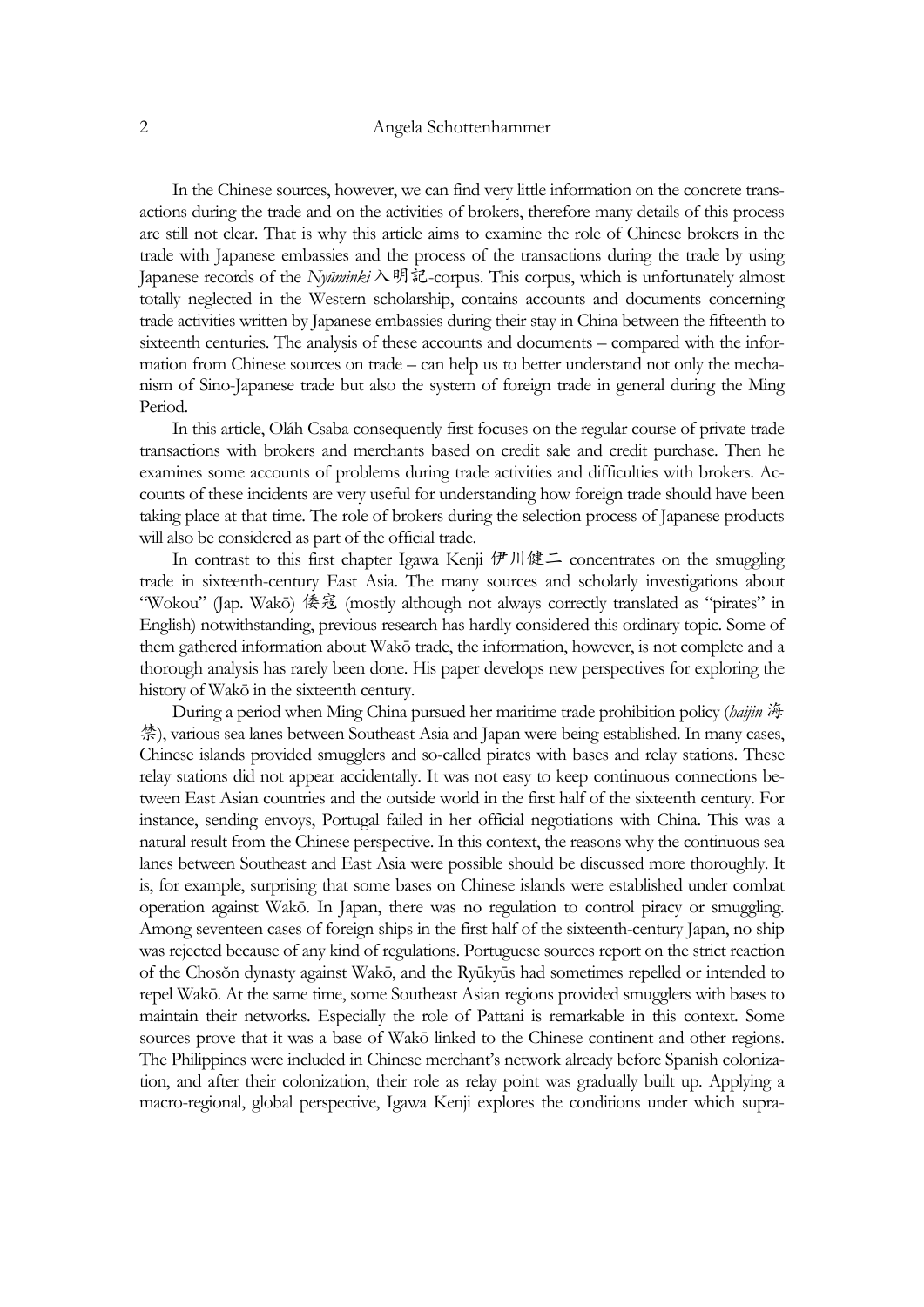regional sea lanes in the East and Southeast Asian waters gradually developed before the socalled "*shuinsen*" 朱印船 or "red seal" ship-system officially appeared at the beginning of the seventeenth century.

In the following chapter on the pacification of Sino-Japanese piracy between 1575 and 1620, a period which coincides with an exponential growth in the circulation of silver through the South China Seas and the opening of the route of the Manila Galleon, Manel Ollé examines the consolidation of the maritime route of the Portuguese to Japan and the Fujian context of the "legalization" of this trade. In this context, he also treats the disruptive effects of Corsair activities against Iberian interests in East Asia, which were undertaken by the Dutch of the VOC who favourized the formation of coalitions in Fujian that dedicated themselves to commerce, smuggling and and piracy. These activities were directly linked with increasing migration in the colonial cities of Asia (Manila, Macao, Batavia, Fort Zeelandia) as well as rebellions and conflicts in these diasporic communities. In the first expansive decades during the second third of the seventeenth century these mercantile maritime coalitions were led by persons from border regions who were at the same time cosmopolitan and rooted in their coastal communities – Chinese diasporic communities in contact with the Europeans from Asia – and played a commercial and diplomatic intermediary role in these communities. This broad perspective gets its concrete picture in the study of the cases of Lin Feng 林風 (Limahon), Li Dan 李旦, Zheng Zhilong 鄭芝龍 and Zheng Chengong (Coxinga) 鄭成功.

Robert Antony investigates the interrelation of war, trade and piracy in the Gulf of Tonkin in the early modern era, roughly from 1550 to 1850. During that time, the Tonkin Gulf region between southwestern China and northeastern Vietnam experienced unrelenting internecine wars, rebellions, and border conflicts, which created an environment conducive to the development of widespread piracy and clandestine trade. In fact, piracy was an inherent feature of the gulf's political, economic, and social fabric, and a significant factor in its political, economic, and social development. Pirates astutely maneuvered in the contested spaces between polities, using to their own advantage the rivalries and wars, to build up their own economic structures. As a result, the early modern Tonkin Gulf supported a sophisticated and highly integrated trading system that linked intraregional with trans-regional trade, coastal ports with inland markets, and licit with illicit trade. Given the chaotic, uncertain conditions of those times, war, trade, smuggling, and piracy became ever more indistinguishable and inseparable from one another.

With Michael Limberger's contribution we shift to the European end and the Atlantic North Sea, thus, to the other side of the globe. He investigates sixteenth-century Antwerp, which was the major commercial and financial centre of the North Sea area. Due to its favorable location, the city was a staple market for colonial goods and commodities from the Low Countries as well as a major money market. However, the international character of the Antwerp market made it dependent of the developments of international commerce and finance and political change. Due to the political circumstances of the Dutch Revolt, the Golden Age of Antwerp came to a sudden end in the late sixteenth century. During the decades, and in fact the centuries that followed, Antwerp struggled in vain to maintain its position as a trade centre and to re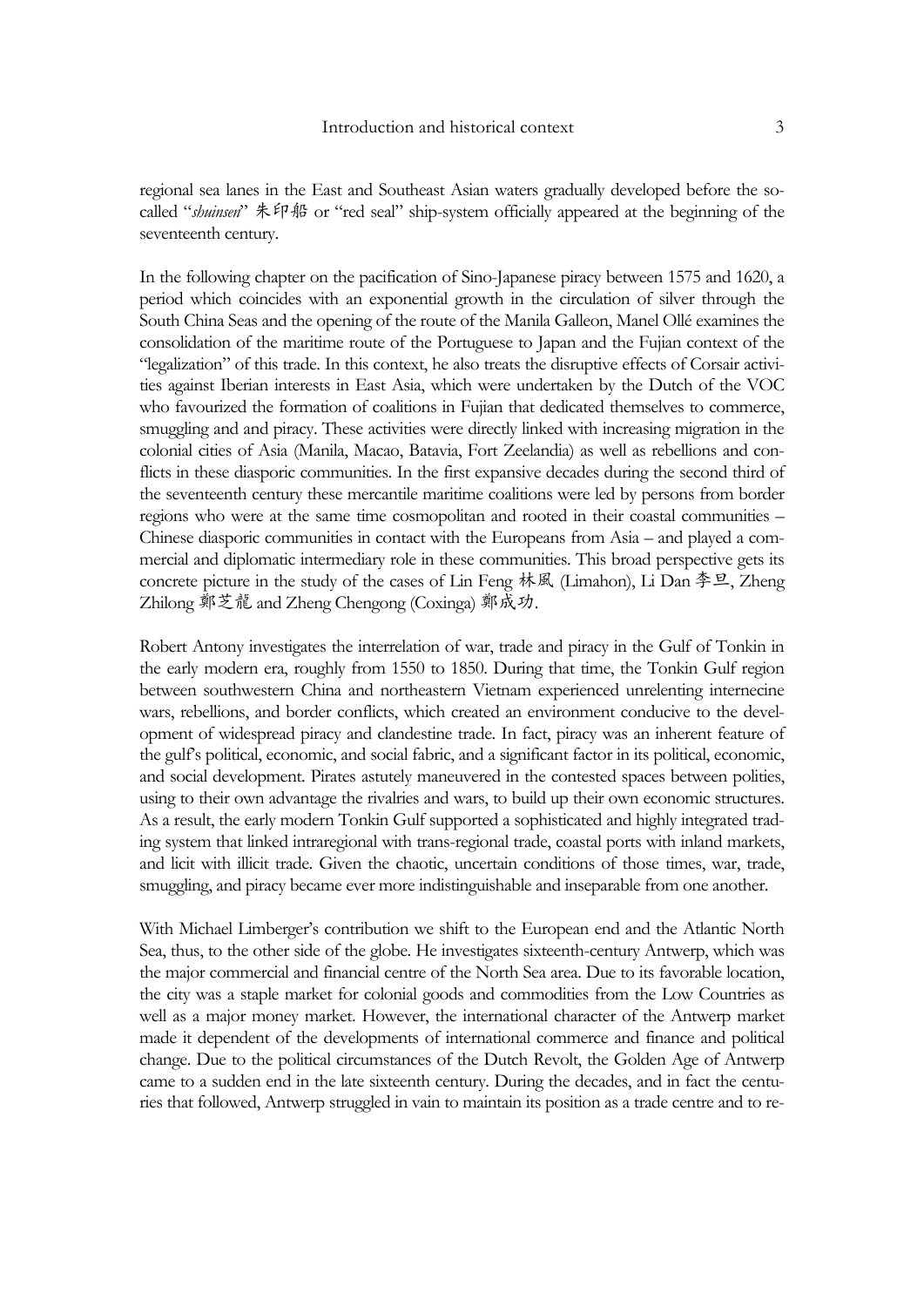establish its former economic situation. The new staple market of the North Sea was Amsterdam, the main port and economic centre of the Dutch Republic, which established a highly successful commercial system of its own. This chapter analyzes the different ways in which the Eighty Years' war of the Dutch Revolt affected the commercial activity in Antwerp, from the first signs of religious and social unrest, to the immediate effects of warfare, the impact of the so-called closure of the river Scheldt by the Dutch, war tariffs and the different political relations after the war. At the same time, the efforts of the city government to maintain the economic position of the city and to re-establish the commercial activity of its port during and after the war will be shown.

The following chapter by Mariano Bonialian applies the Braudelian concept of world economy to the colonial period Pacific Ocean, comprising the time between the late sixteenth until the middle of the seventeenth century. He treats the Pacific as a maritime space that, through its movement of people, goods and metals, fulfilled an outstanding role in world economy during the early modern period. The contribution offers the principal analytical and general variables that, according to the historian Fernand Braudel (1902–1985), define a socio-historical space as a "world economy". After this theoretical introduction the geography of the Pacific is presented, with its boundaries and borders, as well as the particular geopolitical and strategic position it has reached in relation to the global and imperial horizon to which it belongs.

 The second part of this chapter examines the key elements that give this world economy its dynamics: the movements of silver, commodities and people. Subsequently, the central point or corridor, which serves as its concentrical pole, the heart of the world economy, is identified as well as its zonal hierarchies, regions or cities located in intermediary or marginal spaces of the macro-region. Mariano Bonialian also pays attention to the cycles of domination, through which every world economy passes in her historical process; this means, when did which social or economic group dominate the Pacific, especially at the moment when it really established itself as a real spatial unity. After describing the characteristics of internal life of this Pacific world economy, he analyses the effects of gravitation and conditioning which the Pacific Ocean helped to generate on other macro-regions in the world, among others the world economies of China and the European Atlantic region. Finally, he proposes the reasons why, at a particular moment, the Pacific disintegrates as an independent spatial with its specific integration, explaining them by the specific logics of a world economy.

The second part of this volume focuses on scientific interaction in the region, both official and unofficial. Our examples concentrate on the fields of medicine, distillation, and ceramics production.

The Indian Ocean has since early times been a conduit of trade in many commodities. During the Mongol period, this trade intensified due to the existence of a Mongol state in Iran, the principal ally of Mongol China in its struggles in Central Asia. Paul David Buell looks at one commodity involved in the trade during Mongol times, and earlier, that comprised of various medicinals. Used as the most important and comprehensive sources to document the trade are two Ming dynasty documents with a great deal of foreign material in them, the fragmentary encyclopaedia of Arabic medicine in Chinese, the *Huihui yaofang* 回回藥方, "*Muslim Medicinal*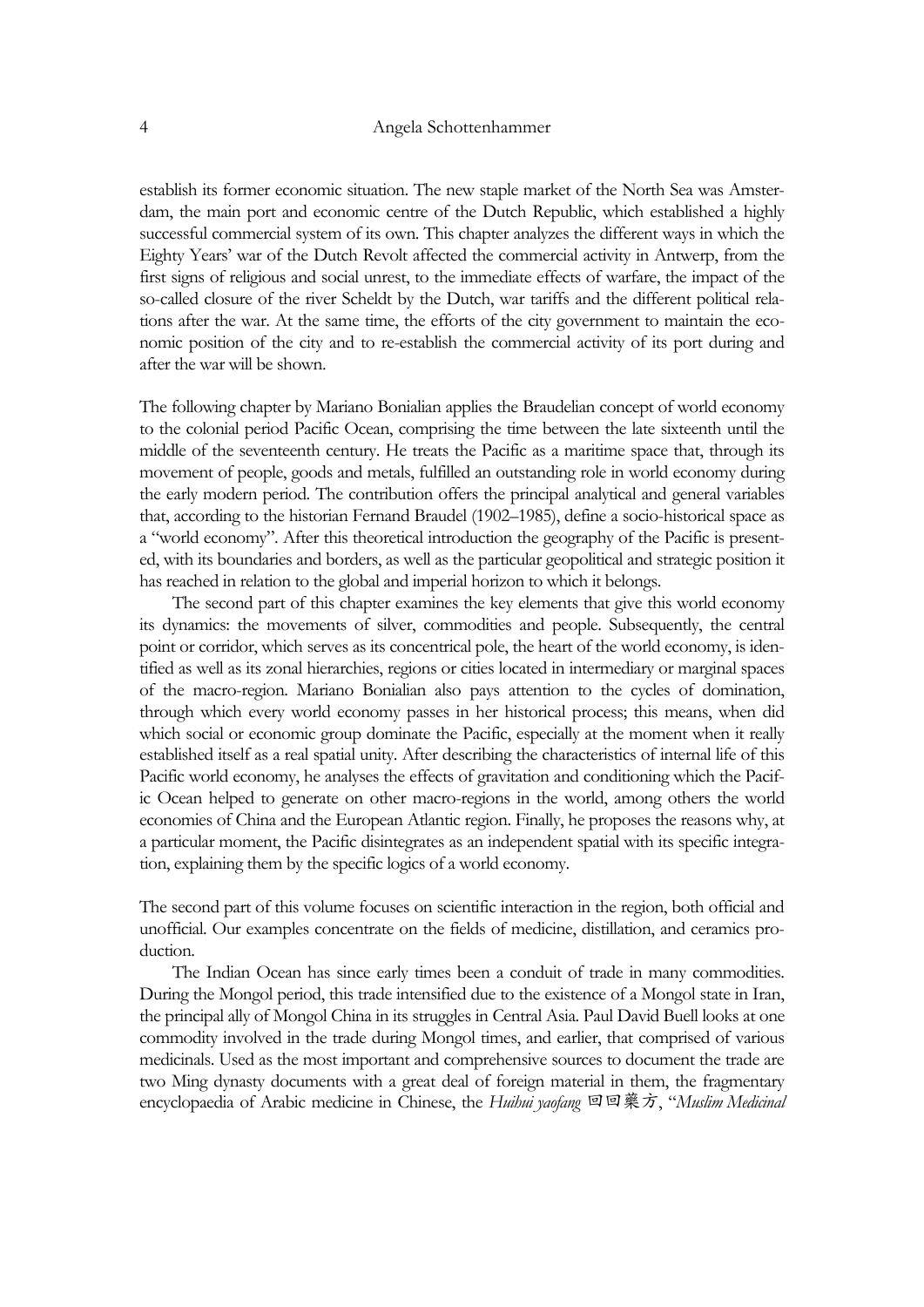# *Recipes*", and the great compendium *Bencao gangmu* 本草綱目, "*Materia Medica*, *Arranged According to Drug Descriptions and Technical Aspects*", of 1578.

Ancient distillation knowledge was created in Asia before this era and evolved there over time. In this chapter Ana Valenzuela examines mezcal production in Mexico that has obvious connections with Asiatic stills and traditional knowledge in distillation. Asiatic stills technologies were adapted in Mexico and adopted by different cultures in diversified ecosystems. Today various ethnic groups and small producers are still using East Asian stills. For the Mexican national liquor mezcal still the same ancient technologies for alcohol distillation found widely on mainland Eurasia is used. But Asiatic still variations remain to be investigated, especially in Pacific Coastal Mexico. This is why we introduce here an overview of this old technology, using ethnographical and ethnobiological approaches in order to examine this almost unknown knowledge from both sides of the Pacific.

In this form a variety of Asiatic distillation apparatuses survive in Asia and America sometimes in the context of an illegal national liquor technology. In the present study, we explore some of this apparatus in Mexico, as it exists in Mexico's western area mezcal production, investigating earlier references where appropriate to such technology in Asia and Africa along with travellers' descriptions and illustrations. Named "Filipino", the Asian distillation technology that has influenced traditional mezcal production presumably came to Mexico in the seventeenth century. Coming along with it was the culture connected with the distillation of "coconut wine." It was applied to mezcal or cooked agave and then distilled into a high alcohol concentration distillate. A comparison between East Asian stills surviving in Mexico's mezcal tradition and others in the world are here summarized in an overview.

Many national types of liquor have been connected with what is considered an illegal alcohol production and have been made into a health concern. Such a view creates barriers to the registration of traditional techniques and to research. Based upon exploratory sampling in Jalisco (western Mexico) East Asian stills of the Chinese-type were found currently functioning. Mongolian-type East Asian stills have been discovered there also, based on pictures and descriptions from other authors working in western native cultures such as those of the Wirarikas (Huichol) and Cora. Principles associated with East Asian stills are still maintained in Mexican mezcal taverns, but materials do change according to environment and purpose.

Mathieu Torck focuses on the *Yizong jinjian* 醫宗金鑑 (*The complete survey of medical knowledge* or *Medical iconography of the golden mirror*; 1742), an imperial compendium of medical knowledge written by Wu Qian 吳謙 (1689–1748), which gained a considerable reputation as teaching material and classic reference work in Qing 清 China (1644−1911). Besides, as a standard of medical orthodoxy, Wu Qian's medical handbook also acquired a renown, which spread across China's borders. Less than two decades after its publication, it was exported to Japan and about half a century later there is evidence of the practical application of it by Japanese military physicians who relied on an exceptional chapter in *Yizong jinjian* for the purpose of accurate diagnosis: the first ever elaborate description of the vitamin deficiency disease scurvy in a Chinese medical text. The present paper attempts to investigate the ascent of *Yizong jinjian* into an internationally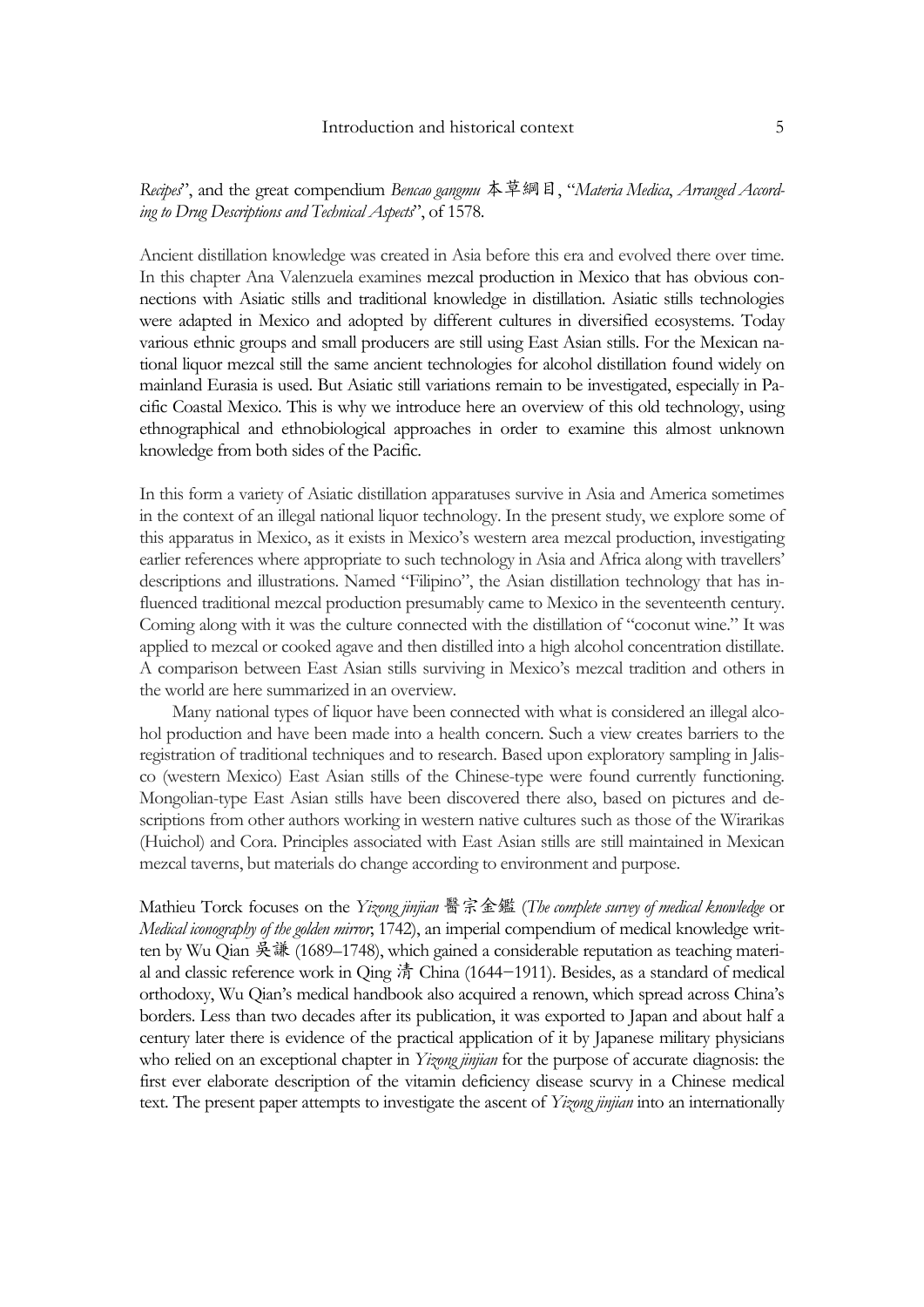recognized classic against the background of medical exchanges between China and Japan in the eighteenth en nineteenth centuries. It aims to shed light on the motivations that underlie the *Yizong jinjian*'s becoming an item on demand in Japan as well as on the material process of book exports in the given time frame. The scurvy chapter will feature as a case-study to illustrate the authoritative character of the compendium that may have contributed to its currency among physicians in Japan.

In my own contribution I introduce some other examples portraying the vivid exchange of medicinal knowledge and specialists in the triangle of China, Japan and the Ryūkyūs. Japan and the Ryūkyūs both should a great interest in Chinese medicine and pharmaceutics including medicinal drugs, texts and prescriptions. Chinese specialists were attracted and hired, Japanese and Ryūkyūan students and specialists went to China to study. As no official relations existed between China and Japan during the time period investigated here, Ryūkyū took over a special intermediary role. The Satsuma 薩摩 ruling clan family Shimazu 島津, in particular Shimazu Shigehide 島津重豪 (1745–1833) may be cited as example. He was very much interested in medicinal plants and the *Bencao*-tradition in general, founded schools of medicine, mathematics, and astronomy, and had a dictionary on birds compiled. Of particular interest was the Chinese *bencao*-literature. In this context, this chapter focuses on the *Shitsumon honzō* (*Zhiwen bencao*) 質問 本草 (*Questions and explanations about materia medica*) of 1837), a work initiated originally on his order. In the compilation process numerous Chinese specialists were contacted and interrogated. In the last part I introduce a few examples of Ryūkyūans who came or intentionally went to Fuzhou in China to be treated medically, namely in the so-called "Liuqiu guan" 琉球館 (Jap. Ryūkyūkan), a guesthouse that was especially established for lodging foreigners in Fuzhou.

Barbara Seyock introduces Korean potters in Hizen 肥前 Province, Japan. The technology of firing fine stoneware and porcelain, she explains, reached Japan comparatively late, but once kaolin had been discovered on Japanese territory in the early seventeenth century porcelain kilns mushroomed around Arita 有田 Town in Kyūshū, characterizing the area as the cradle of porcelain manufacturing in Japan. The success of Arita porcelain in Japan and elsewhere is unthinkable without the contributions of Korean potters, as has been generally recognized. But still, a lot of questions remain regarding the intentions and mechanisms underlying these developments. With reference to archaeological finds, Korean potters must have been living and working in the area decades before blue-and-white porcelain production started, a scenario that puts a new complexion on the implementation of Korean pottery workmanship among Japanese firing traditions. In this context, the analyses of Karatsu 唐津 ware types and their distribution adds much to identifying the influence of Korean pottery tradition on major shifts in international ceramic trade and the changing structures of local kilns in Japan.

It is a commonplace in global history that pre-modern cross-cultural traders adapted quickly to the challenges of communication by developing working languages or *linguae francae*. However, we have no reliable knowledge on how communication challenges were met in more complex linguist interaction, for example in the administration of a multi-ethic settlements or diplomatic exchange. The chapter by Birgit Tremml-Werner investigates post 1571-Manila, as one of the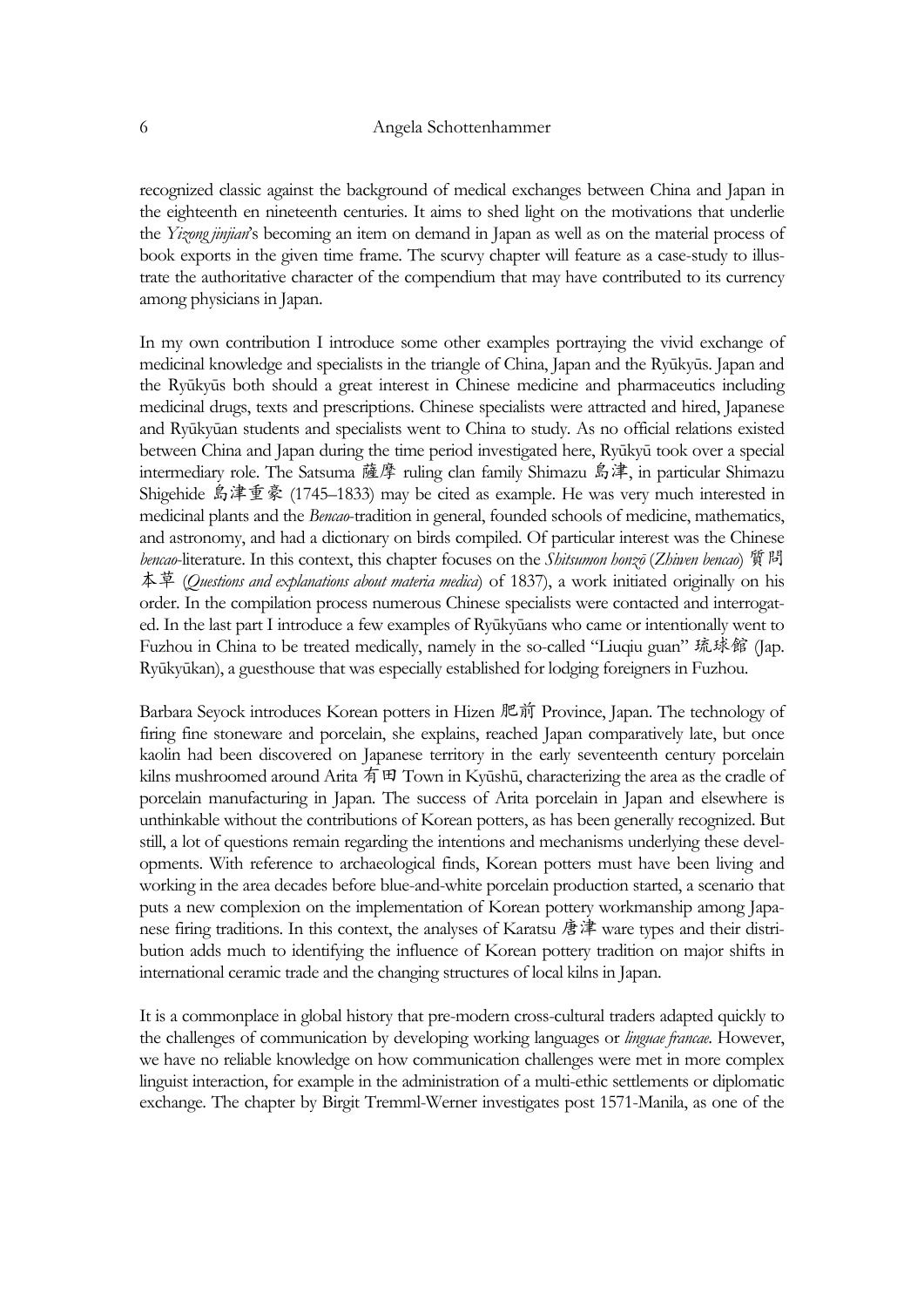major port cities in seventeenth-century Southeast Asia that serves as a genuine example for a multi-linguistic environment thanks to flourishing trans-Pacific and South China Sea trade. Global players and local actors alike were in need of finding ways to negotiate beyond familiar cultures and languages.

A survey of Manila linguists, their origins and specific qualifications helps to extensively sketch the impact of language on the connected histories of China Sea region. The various levels of language use and communication problems in light of complementary and competitive interests for hegemony and trade monopolies in the South China Sea certainly shaped the nature of Spanish, the Chinese and the Japanese in the first half of the seventeenth century, a period when language came to play a crucial role in the imperial design of the Castilians and the East Asians likewise. Looking at experiences of individual actors who served as linguists in this period shall furthermore debunk the two misleading narratives of constant misunderstanding and smooth appropriation respectively.

Wim De Winter offers a critical perspective on practices of intercultural gift-giving and their role in maintaining social relations in seventeenth-century Japan, focusing on the coastal town of Hirado  $\hat{\tau}$  as a microcosm of cultural interaction. Through an analysis of fragments from English travel diaries kept during a ten-year period, it reveals how aspects of gift-giving, trade and smuggling intertwined in the creation of identities on an empirical level, in a context of interaction between Europeans, Chinese and Japanese communities. Taking an anthropological perspective towards Chinese-English interaction, it points towards a certain ambiguity of exchange consisting of opposing tendencies and blurred categories, as relations of loyalty or friendship and fraudulent behaviour co-existed within established Japanese customs of giving. This opens possibilities for a critique, revealing blurred conceptual borders, challenging common historical identities and their explanations, and urging us to re-conceptualize such exchanges as processual dynamics, while remaining focused on concrete examples demonstrating the opposing tendencies and motivations of exchange on a local scale in the maritime environment of seventeenth-century Hirado.

The following contributions investigate aspects of human interaction and the dynamic movements of persons between East and Southeast Asia, especially the Philippines, the Indian Ocean and Mexico, via maritime routes crossing the Pacific. Paulina Machuca highlights a fermented beverage called "*tubâ*", whereas Melba Falck and Héctor Palacios explore the movements and the history of Japanese merchants in Guadalajara.

 If studies on the Manila Galleon have focused basically on commercial aspects covering the Acapulco-Manila sea route, there is also another aspect that has hardly begun to be investigated: human interaction as a result of socio-cultural interchanges between the American and the Asiatic world. The Manila Galleon, also known as the *Nao* (*não*) of China, left profound traces in some ports of the Mexican Pacific where it used to stop – frequently in order to unload contraband items – such as it happened in the port of Salagua, the actual Manzanillo, Colima (México). Through the beaches of Colima numerous Asian people entered into New Spain as "Chinese indios", who established themselves on welfare palm farms in order to work as vinters, that means, producing beverages of Philippine origin: the "*tubâ*" (fermented) and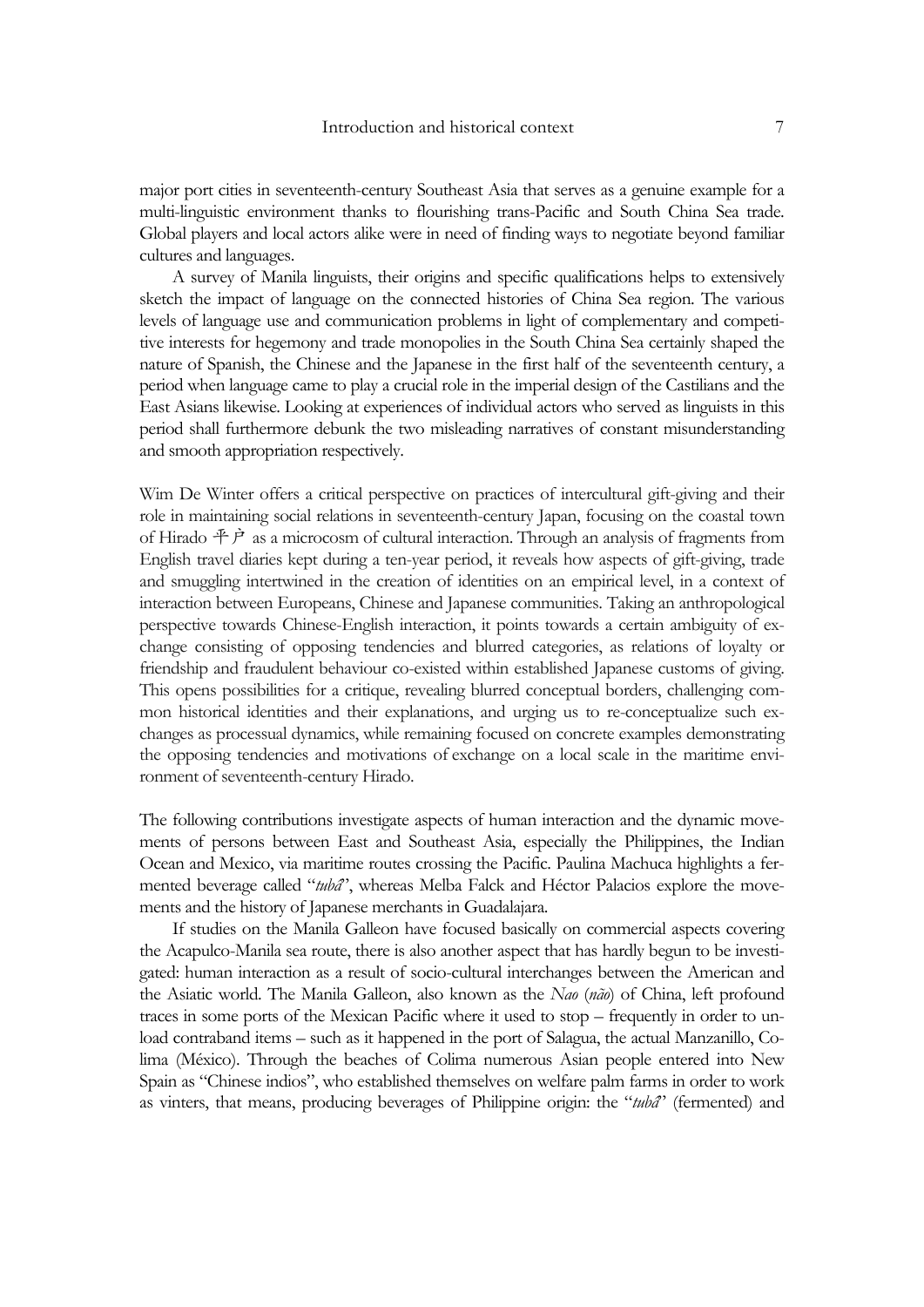cocos wine (distilled), both on the basis of the coconut palm (*Cocos nucifera* L.), a plant which also reached New Spain from Southeast Asia towards 1570. These two beverages experienced a great demand in New Spain's society due to the fact that they were mainly consumed in zones of miners.

 This subchapter examines, from an ethnohistorical focus, human interaction between Filipinos, Mestizos and American *Indios* starting from the production of a beverage called "*tubâ*". Particular emphasis is put on the way this drink of Philippine origin incorporated itself into the daily life of Indians and Mestizos in Colima and its hinterlands, where the material culture that was disposable there (in contrast to the Philippines) was used to continue and innovate means of producing *tubâ*. In this interaction process it is possible to analyze the interchange of techniques and traditional scientific knowledge, and how in this transition process from one culture to another the techniques were modified according to necessities and experiences of the recipient culture. Today, *tubâ* is considered the "traditional beverage" in some places in the Philippines and in Colima (Mexico). But although it has a common origin, it is a drink that is consumed in very different ways in both countries. For her analysis Paulina Machuca relies on archival documents, colonial chronicles and ethnographic work, which she has carried out in the Philippines between April and May 2012.

The discovery of the return route of the *Nao* from Manila to Acapulco by Andrés Urdaneta in 1565 constituted the beginning of an intense relation between Asia and New Spain. From that time onwards, the Manila Galleon continued to sail across the Pacific from Acapulco to Manila en back for approximately 250 years. The *Nao* transported a great variety of merchandise, ceramics from China and Japan, Chinese silks, Moluccan spices, whose destination did not end in New Spain but, following a really global route, continued to be transported to Europe. From New Spain the highly demanded silver and the Mexican pesos circulated in the Philippines and in China.

But the *Nao* transported not only commodites, as Melba Falck and Héctor Palacios show, the movement of people from different origins was also very dynamical. Peninsular spanish, Crioles, indigenous people, Filipinos, Chinese and Japanese travelled frequently on the Manila Galleon. In the seventeenth century one encounters in New Spain an important afflux of Asiatic people, many of whom, without doubt, arrived on the *Nao* while others came on board of ships proceeding directly from Japan. So, for example, in the case of the voyage of Rodrigo de Vivero in 1609 or the mission Hasekura 支倉 that left from Sendai 仙台 in 1613. One should therefore not be astonished that in seventeenth-century Guadalajara there were four Japanese, two of whom, Luis de Encío and Juan de Páez, came to be very important personalities in the contemporary society. Luis de Encío, a merchant, and Juan de Páez, an administrator of the goods of the Cathedral, are an inseparable part of the hisory of seventeenth-century Guadalajara. This chapter introduces the history of these notable Japanese.

In our last contribution by Torsten Feys we move forward in time and highlight a different aspect of human migration and movement.

Adam Mckeown and Aristide Zolberg convincingly argued that most basic principles of border control and techniques for identifying personal status were developed from the 1880s to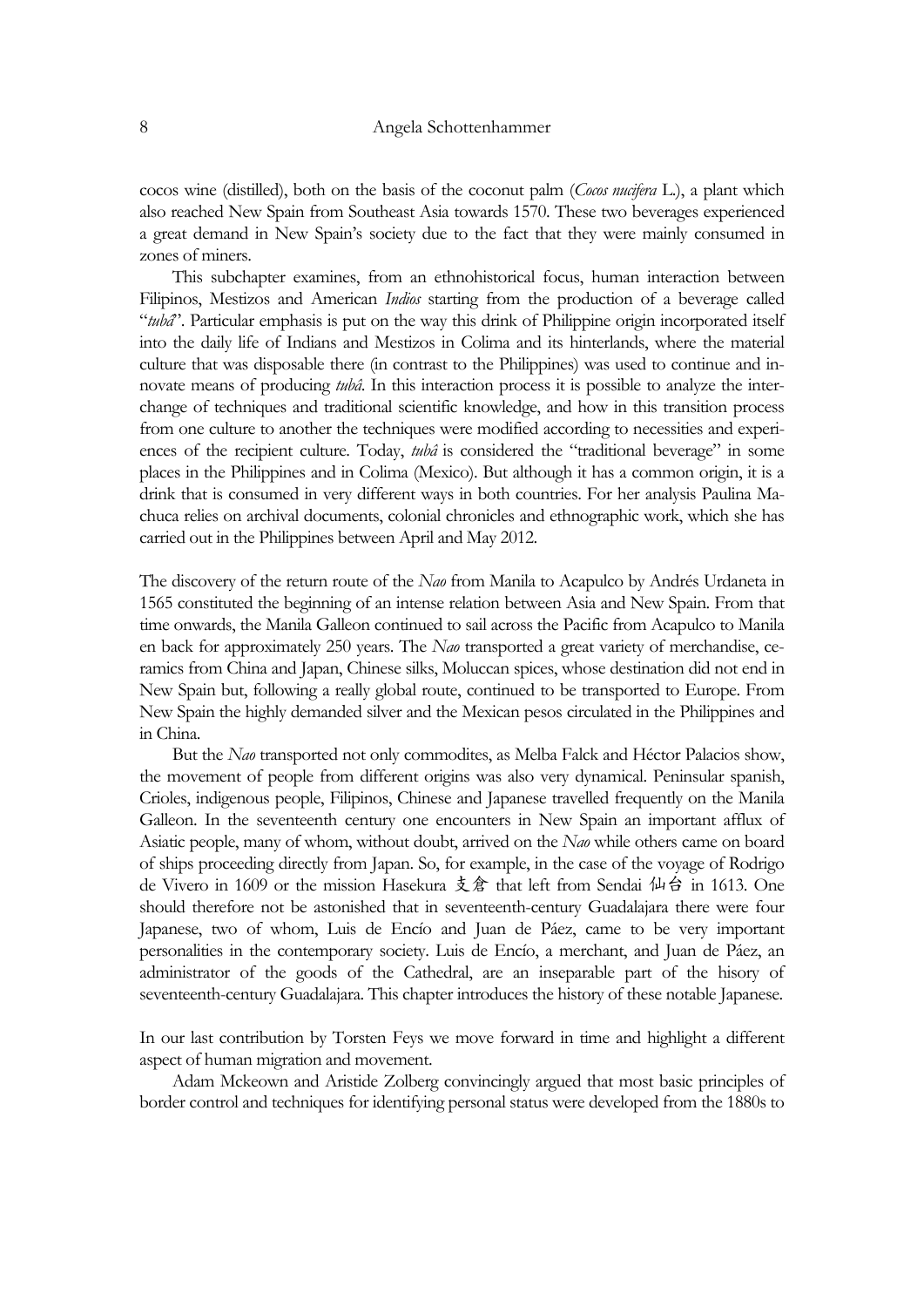1910s through the exclusions of Asians from white settlers nations. By the 1930s these spread globally and became the foundation of national sovereignty and migration control. Simultaneously illegal migration networks developed around these. For Asian migration from the Pacific to the US the research on the implementation of racial barriers and circumvention thereof, is much more advanced than migrations from Europe. For the latter scholars generally consider the quota acts of the 1920s as the starting point of racial restrictions of Europeans and illegal entries from the Atlantic. Scholars generally overlook the fact that existing US immigration laws were being used to impose racial barriers on the 'less desirable' eastern and southern European migrants well before WWI. For these less desirable migrants alternative illegal migration routes developed. For example laws were more strictly imposed on Syrians arriving through Marseilles via Le Havre or Rotterdam at New York, which resulted in higher deportation figures. Therefore an alternate route developed bringing them through Marseilles and Saint-Nazaire to Vera Cruz. From there a network allowed them to reach and cross the American border illegally, using similar strategies and routes as those inaugurated by Asian migrants well before the turn of the century and still in use today. The same applies to the Canadian border, which was used as a backdoor by Asian as well as European immigrants.

Researchers have generally treated Asian migrants crossing the Pacific and Europeans crossing the Atlantic separately. This paper compares both systems by taking a closer look at the legal barriers imposed on both flows and the rise of illegal networks circumventing them. By doing so the paper investigates if the implicit claim that racial barriers for the exclusion of Asians transferred globally by looking at the differences and similarities of American exclusion laws on the Atlantic and the Pacific between 1875 and 1924. The classical top-down perspective from the state will be used to compare the laws on paper. This will be complemented by recent studies using the individual case files of detained and deported immigrants giving a bottom-up view on the implementation of the laws. This paper will also reflect on the a third much-neglected meso-level in this story, the role of shipping companies. As during this period government authorities did not dispose yet of a bureaucratic apparatus to impose immigration laws, it transferred this responsibility as much as possible to the shipping companies bringing the migrants in. Therefore this meso-level connecting the migrant with the state reveals a refreshing insight on how the racial barriers were implemented. Also it put the shipping companies in a privileged position to circumvent these. This will shed new light on the interplay between the rise of immigrant restriction and illegal migration.

This book will be published as volume 12 of the series *East Asian Maritime History* (*EAMH*), perhaps as the first volume of this series that really reaches also far beyond the macro-region of East Asia. Focussing on commercial, scientific, and human interaction, this means, on important aspects of what we might term global history, we hope this book may provide another small contribution to the history of interaction in the pre-modern world. In this context, this volume also constitutes part of the MCRI (Major Collaborative Research Initiative) project sponsored by the Social Sciences and Humanities Research Council of Canada; research has been carried out in close cooperation with the Indian Ocean World Centre (IOWC) of McGill University and I profited greatly from my position as guest professor and research director at this institute.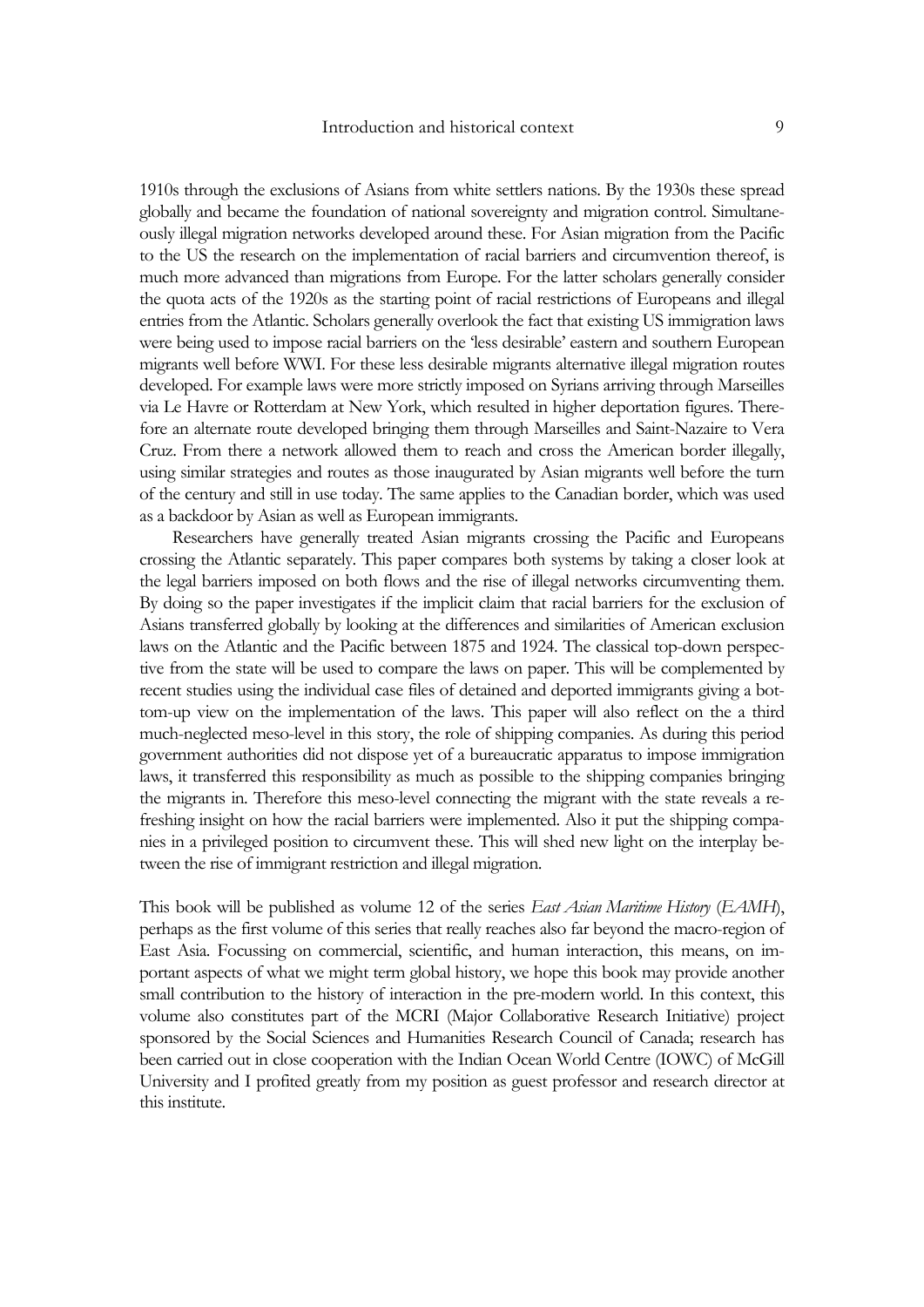I would like to express my gratitude particularly to Freddy Mortier, the former dean of the Faculty of Arts and Humanities and actual vice-rector of Ghent University, for his support and endorsement of this project. I would also like to thank the rector of the University of Salzburg who supported the publication of this volume with EUR 2,000.

Last but not least I wish to thank all those who assisted me during the preparation and editing process of this book. My thanks go especially to Paul D. Buell and Manel Ollé who, as native speakers, read through the English and Spanish texts respectively. We all owe a great deal to Paul Buell who already at an early stage of the production of this book agreed to do the index. And of course we all have to thank our colleagues with whom we shared fruitful and stimulating scholarly discussions in the last years.

Übersee, January 2014 AS (蕭婷)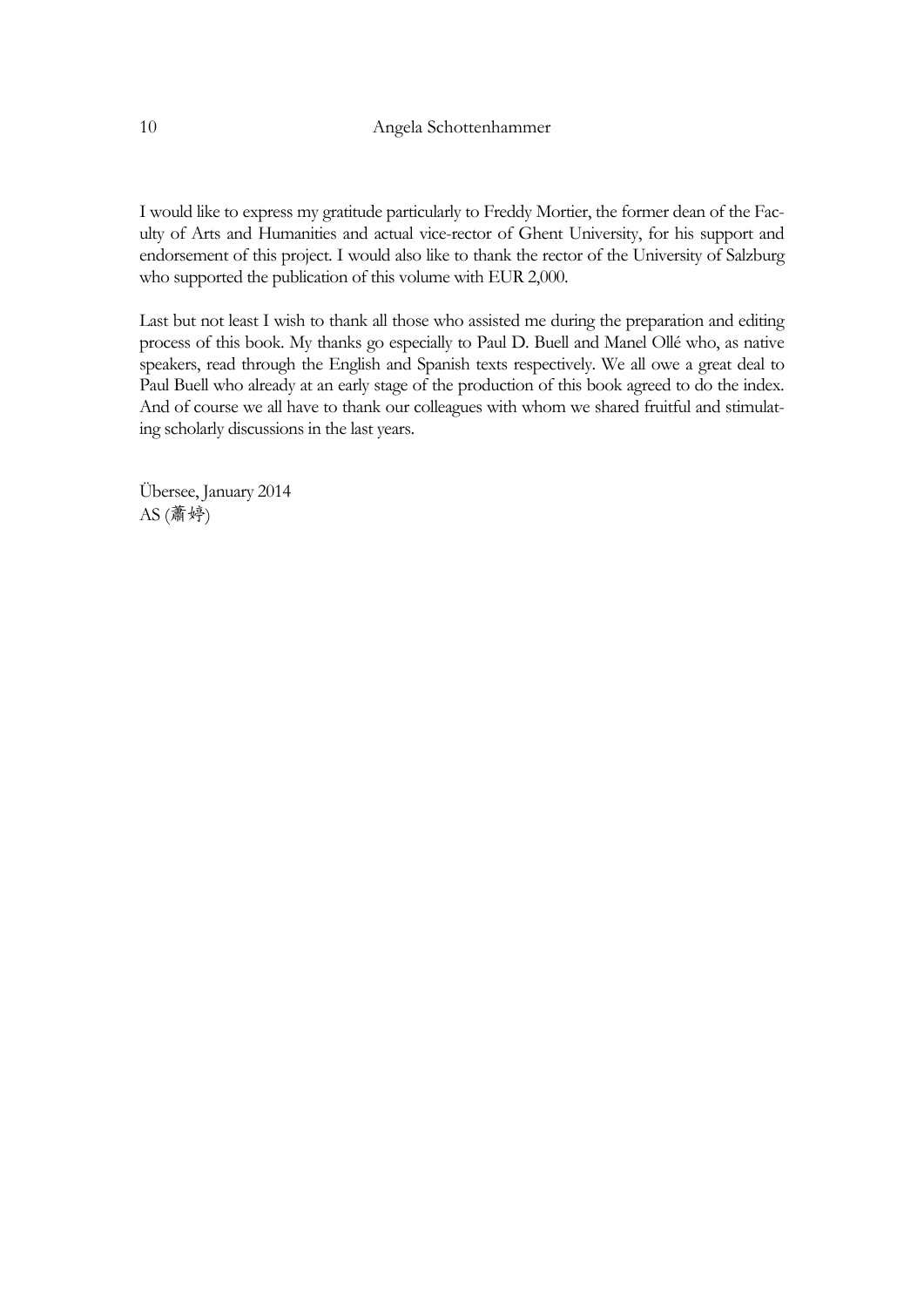El 26 de noviembre de 2011 organizamos una conferencia internacional a la Universidad de Gante, Bélgica, titulada "Tributo, comercio y contrabando: Interacciones comerciales y científicas en el mundo de la Edad Media y Moderna". Nuestro objetivo consistió particularmente en la focalización en las amplias y activas redes de actividades del intercambio comercial, la transferencia de conocimientos en los ámbitos no oficiales privados o ilegales, incluyendo el tráfico con seres humanos, movimientos e interacciones entre personas, que se realizaban tras la cortina oficial del tributo y el comercio. Al mismo tiempo, quisimos comparar ejemplos de Asia con casos semejantes de otras partes del mundo. Entonces, cuando decidimos a hacer este libro, inmediatamente tuvimos claro que no podríamos limitarnos solamente a la publicación de las presentaciones del encuentro, sino que debíamos incluir también contribuciones de otros autores para que dieran el libro su última y deseada forma.

No es infrecuente que las relaciones entre imperios como China y sus vecinos sean designadas de forma oficial como "relaciones tributarias". Sin embargo, en realidad buena parte del intercambio comercial y científico que se llevaba a cabo no solamente en Asia sino también en general en el mundo de la Edad Media y Moderna seguía vías y rutas informales, no oficiales o "privadas" . Bienes, productos, conocimientos o seres humanos entraron o salieron de los países sin el permiso o la autorización explícita de un gobierno o institución oficial. Por consiguiente, este volumen esta dividido en tres secciones dedicadas al intercambio comercial, científico y humano.

El énfasis y enfoque del libro está, sin duda, en la región de Asia Oriental y casi todas las contribuciones se refieren a esta macro-región. Pero esperamos que los pocos ejemplos de otras partes del mundo puedan aportar una perspectiva comparativa indicando que estas redes clandestinas estaban activas a escala mundial e influyeron intensamente en los intercambios e interacciones a niveles internacionales y supra-regionales.

La primera contribución, de Oláh Csaba, investiga el papel de los intermediarios en el comercio entre China y Japón en el periodo Ming 明 (1368−1644) comercio, centrándose en los siglos XV y XVI . Durante el período Ming se restringió en China el comercio exterior. A los mercaderes extranjeros sólo se les permitía comerciar con la asistencia de corredores o intermediarios oficiales en los límites fronterizos chinos, en la Oficina de Comercio Marítimo (*shibo si* 市舶司) o en la casa de huéspedes oficial, el *Huitong guan* 會同館 en Beijing 北京. Básicamente existían dos tipos de comercio exterior, oficial y privado. El comercio oficial significaba que los productos extranjeros fueran seleccionados y adquiridos por los funcionarios después de un examen de la calidad, y durante el llamado "comercio privado" los extranjeros tenían el derecho de vender el resto de sus productos con la ayuda de agentes privados o comerciantes. Los intermediarios oficiales participaban en ambas transacciones y poseían dos funciones importantes: en primer lugar , tenían que estimar la calidad y el valor de los productos extranjeros antes de que el comercio oficial se pudiese iniciar y, en segundo lugar, tenían que ayudar a los extranjeros durante el intercambio comercial privado. Actuaban como mediadores entre los extranjeros, los agentes privados chinos y los comerciantes.

 En las fuentes chinas, sin embargo, podemos encontrar muy poca información sobre las transacciones concretas en el comercio y sobre las actividades de los intermediarios, por lo tanto, muchos detalles de este proceso todavía no están claras. Por eso, este artículo tiene como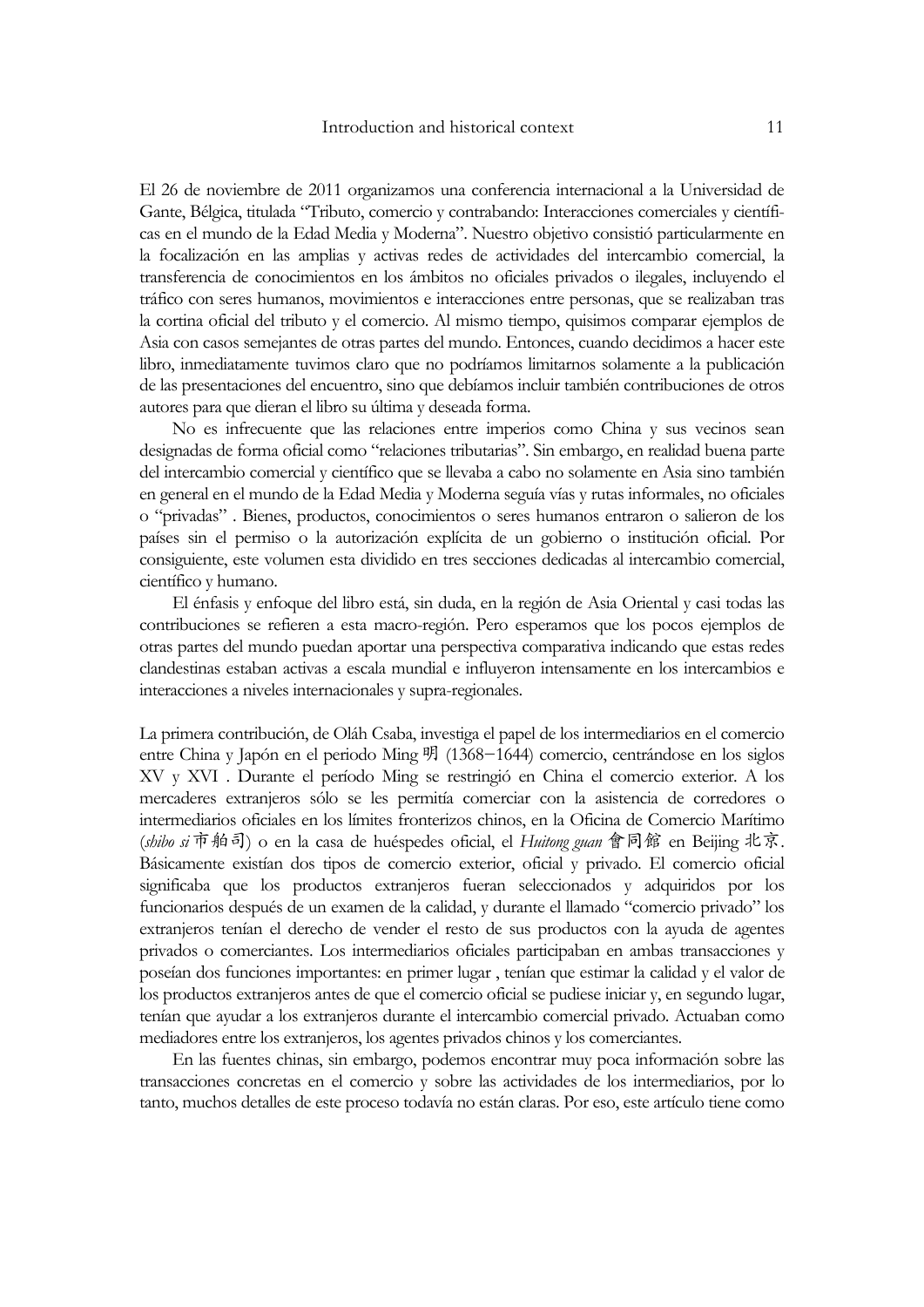#### 12 Angela Schottenhammer

objetivo examinar el papel de los intermediarios en el comercio de China con las embajadas japonesas y el proceso de las transacciones durante el comercio mediante el uso de registros japoneses de la *nyūminki*-corpus. Este corpus, que ha sido por desgracia casi totalmente ignorado por la academia occidental, contiene las cuentas y los documentos relativos a las actividades comerciales escritos por las embajadas japonesas durante su estancia en China entre el siglo XV y el siglo XVI. El análisis de estas cuentas y documentos – en comparación con la información de fuentes chinas sobre el comercio – puede ayudarnos a comprender mejor no sólo el mecanismo de comercio entre China y Japón, sino también el sistema de comercio exterior en general durante el período Ming.

 En este artículo, Oláh Csaba se centra primero en el curso normal de las transacciones comerciales privadas con los intermediarios y comerciantes basadas en la venta y la compra a crédito. Luego se examinan algunos problemas contables durante las actividades de comercio, así como algunas desavenencias con los corredores. Las cuentas de estos incidentes son muy útiles para la comprensión de cómo el comercio exterior debía tener lugar en ese momento. El papel de los intermediarios en el proceso de selección de productos japoneses también es aquí considerado como parte del comercio oficial.

En contraste con este primer capítulo, Igawa Kenji 伊川健二 se concentra en el comercio de contrabando en el siglo XVI de Asia. Las muchas fuentes e investigaciones académicas sobre Wokou (japonés Wakō) 倭寇 (concepto normalmente traducido como "piratas", aunque no siempre correctamente) apenas han considerado este tema por si mismo. Algunos de ellos reúnen informaciones sobre el comercio Wakō, sin embargo esta información no es completa y en contadas ocasiones se ha acometido un análisis exhaustivo. Este trabajo desarrolla nuevas perspectivas para explorar la historia de Wakō en el siglo XVI.

 Durante el período en el que la China Ming implantó su política de prohibición del comercio marítimo (*haijin* 海禁), se fueron estableciendo diversas rutas marítimas entre el sudeste de Asia y Japón. En muchos casos, las islas chinas proporcionaron a los contrabandistas y a los llamados piratas bases y estaciones de tránsito. Estos enclaves de paso no aparecían accidentalmente. No era fácil mantener conexiones continuas entre los países de Asia oriental y el mundo exterior en la primera mitad del siglo XVI. Por ejemplo, en el envío de emisarios, Portugal fracasó en sus negociaciones oficiales con China. Este fue un resultado natural desde la perspectiva china. En este contexto, las razones por las cuales la continuidad de las rutas marítimas entre el sudeste y este de Asia fue posible deben ser analizadas más a fondo. Es sorprendente, por ejemplo, que algunas bases en las islas chinas se establecieran bajo la operación de combate contra los Wakō. En Japón no había regulación para controlar la piratería o el contrabando. De diecisiete casos de buques extranjeros en la primera mitad del siglo XVI en Japón, ningún barco fue rechazada debido a cualquier tipo de normativa. Fuentes portuguesas informan sobre la reacción estricta de la dinastía Chosŏn contra los Wakō, y a veces las Ryūkyū habían repelido o intentado repeler a los Wakō. Al mismo tiempo, algunas regiones del sudeste asiático siempre aportaban a los contrabandistas bases para mantener sus redes. Es especialmente notable el papel de Pattani en este contexto. Algunas fuentes demuestran que se trataba de una base de Wakō vinculada al continente chino y a otras regiones. Las Filipinas fueron incluidas en la red del comercio chino ya antes de la colonización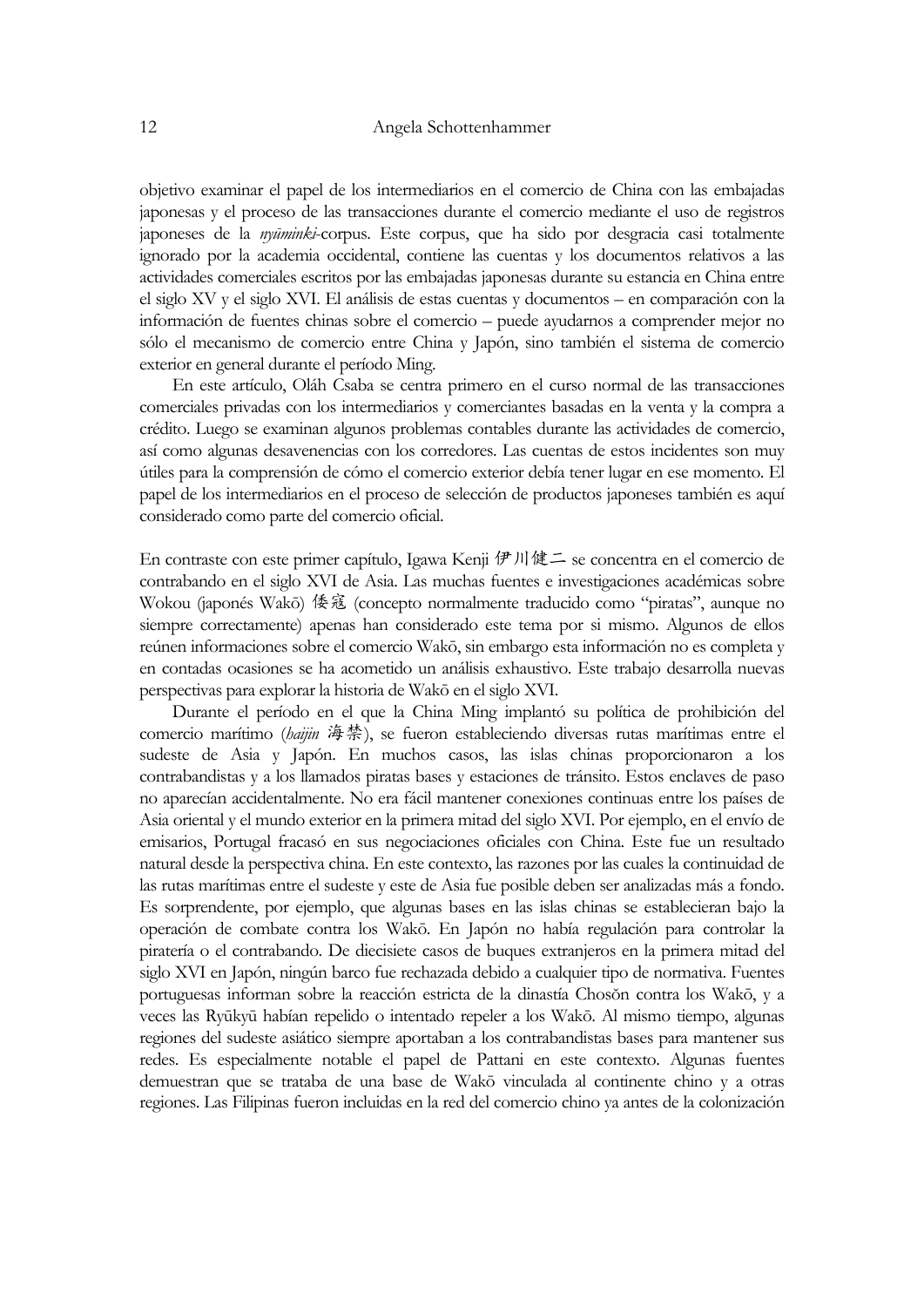### Introduction and historical context 13

española, y después de su colonización, su papel como punto de enlace fue construido gradualmente. Aplicando una visión global macro-regional, Igawa Kenji explora las condiciones bajo las cuales las rutas marítimas supra-regionales en Asia Oriental y en las aguas del sudeste asiático se desarrollaron gradualmente antes de la irrupción del sistema del "*shuinsen*" 朱印船 o de los "barcos del sello rojo", sistema que apareció oficialmente a principios del siglo XVII.

En el siguiente capítulo Manel Ollé trata sobre la pacificación de la piratería sino-japonesa entre 1575–1620, coincidente en el tiempo con el crecimiento exponencial de la circulación de plata por los mares del sur de la China, con la apertura de la ruta del Galeón de Manila, la consolidación de la ruta portuguesa a Japón y el contexto fukienés de "legalización" del comercio. Trata asimismo del posterior efecto disruptivo de las acciones corsarias contra los interesas ibéricos en Asia Oriental que emprendieron los holandeses de la VOC, que favorecieron la formación de coaliciones marítimas en Fujian dedicadas al comercio, contrabando y piratería etc, vinculadas al incremento de la migración en las ciudades coloniales asiáticas de los mares de Asia Oriental (Manila, Macao, Batavia, Fort Zeelandia), vinculadas asimismo a las rebeliones y conflictividades de estas comunidades diaspóricas. Estas coaliciones mercantiles marítimas fueron lideradas en sus primeras décadas de extensión en el segundo tercio del siglo XVII por personajes de frontera, al mismo tiempo cosmopolitas y enraizados en sus comunidades costeras, formados en las comunidades diaspóricas chinas en contacto con los europeos de Asia, jugando funciones de intermediación mercantil y diplomática, Esta perspectiva amplia se concretará en el estudio detallado de los casos de Lin Feng 林風 (Limahon), Li Dan 李旦, Zheng Zhilong 鄭芝龍 o Zheng Chenggong 鄭成功 (Coxinga).

Robert Antony investiga la interrelación entre la guerra, el comercio y la piratería en el Golfo de Tonkin en la era moderna, más o menos desde 1550 hasta 1850. Durante ese tiempo, la región del Golfo Tonkin entre China suroeste y el noreste de Vietnam experimentó guerras intestinas implacables, rebeliones y conflictos fronterizos, lo cual creó un ambiente propicio para el desarrollo de el comercio clandestino y de una piratería extensa. De hecho, la piratería constituía una característica inherente del tejido político, económico y social del golfo, y un factor importante en su desarrollo político, económico y social. Los piratas maniobraron astutamente en los espacios disputados entre los organismos formales, utilizando en su propio beneficio las rivalidades y las guerras, para construir sus propias estructuras económicas. Como resultado de ello, a principios de la era moderna el Golfo Tonkin acogió un sistema de comercio sofisticado y altamente integrado, que vinculaba el comercio intrarregional con el comercio entre distintas regiones, los puertos de la costa con los mercados del interior, y el comercio lícito con el ilícito. Dadas las condiciones caóticas, inciertas de la época, la guerra, el comercio, el contrabando y la piratería y se convirtieron cada vez más en fenómenos indistinguibles e inseparables el uno del otro.

Con la contribución de Michael Limberger pasamos a Europa, es decir al Mar del Norte en el Atlántico, y con eso al otro lado del mundo. Limberger trata la ciudad de Amberes que durante el siglo XVI fue el centro comercial y financiero principal del área del mar del norte. Gracias a su posición favorable, la ciudad era un mercado para el intercambio de mercancías coloniales y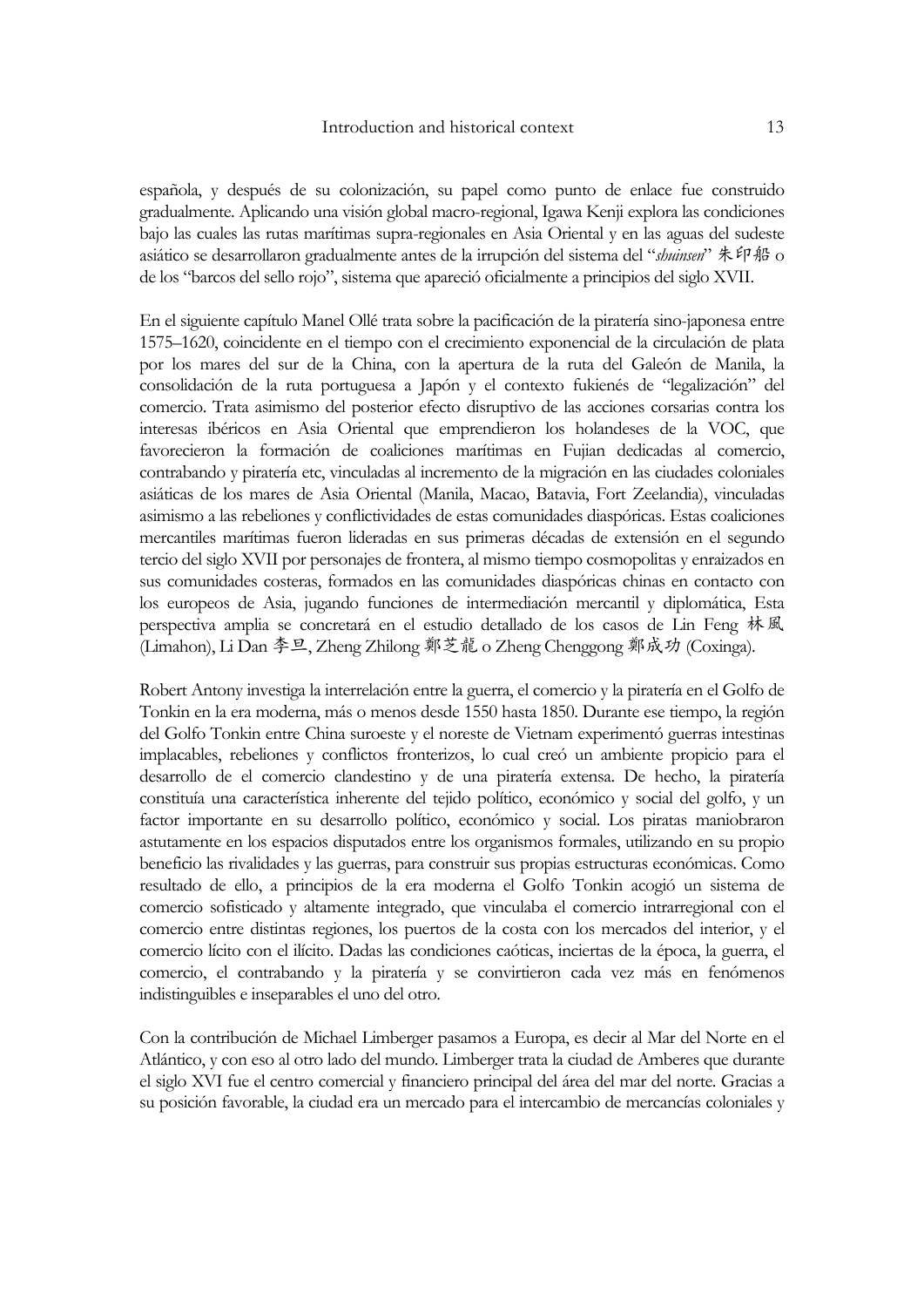## 14 Angela Schottenhammer

para productos de los Países Bajos, así como un mercado financiero. Sin embargo el carácter internacional del mercado de Amberes lo hizo depender de los cambios del comercio internacional tanto como de la política. Fueron las circunstancias políticas de la revuelta de los Países Bajos las que causaron el fin de la edad de oro de Amberes a finales del siglo XVI. Durante las décadas y los siglos que siguieron, la ciudad de Amberes intento sin éxito mantener su posición como centro comercial y re-establecer la situación económica anterior a la guerra. El nuevo centro comercial del mar del norte pasó a ser Ámsterdam, el puerto principal y centro económico de la republica Holandesa, la cual estableció un sistema comercial propio muy exitoso. Este capitulo analiza las diferentes maneras de las cuales la Guerra de los Ochenta años de la revuelta de los Países Bajos afectó la actividad comercial de Amberes, desde los primeros problemas religiosos y sociales hasta los efectos inmediatos de la guerra, el impacto del llamado cierre del rio Scheldt por los Holandeses, las tarifas de guerra y las circunstancias políticas alteradas después de la guerra. Al mismo tiempo, se mostrarán los esfuerzos de los dirigentes de la ciudad para mantener la posición económica de la ciudad y para re-establecer la actividad comercial de su puerto durante y después de la guerra.

El ensayo de Mariano Bonialian tiene como finalidad aplicar el concepto braudeliano de "economía mundo" al Pacífico colonial que abarca desde finales del siglo XVI hasta mediados del siglo XVIII. En él concebimos al Pacífico como un espacio que, por su movimiento de personas, bienes y metales, cumplió un rol destacado en la economía mundial durante la época moderna. El texto ofrece las principales variables analíticas y generales que, según el historiador Fernand Braudel, definirían a un espacio socio-histórico como una "economía mundo". Luego de esta introducción se presenta el marco geográfico del Pacífico; sus fronteras y límites que lo definirían, como así también la peculiar posición geopolítica y estratégica que alcanza en referencia al horizonte mundial e imperial al cual pertenece. La segunda parte del trabajo se ocupa de atender lo que serían los tres elementos claves que otorgan dinámica a la economía mundo: el movimiento de la plata, el de los bienes y el de las personas. Seguidamente, se identifican el punto o corredor que se alza como su polo concéntrico, el corazón de la economía mundo. Se identifican las jerarquías zonales; aquellas regiones o ciudades que se ubicaron como intermedias y marginales del espacio. También atiende a la coyuntura de dominación que toda economía mundo transitó en su proceso histórico; esto es, cuándo y qué grupo social y económico ell Pacífico, al momento de constituirse como una verdadera unidad espacial. Luego de caracterizar la vida interna de la economía mundo del Pacífico, se reflexiona sobre los efectos de gravitación y condicionamientos que el Pacífico logró generar sobre otros grandes bloques del planeta, sobre otras economías mundo como la China y la Atlánticaeuropea. Finalmente, propone el momento y las razones que llevaron al desvanecimiento del Pacífico como unidad espacial independiente y su integración definitiva a las lógicas económicas mundiales.

La segunda parte de este volumen se centra en la interacción científica en la región, tanto oficial como no oficial. Nuestros ejemplos se concentran en los campos de la medicina, la destilación, y la producción de cerámica.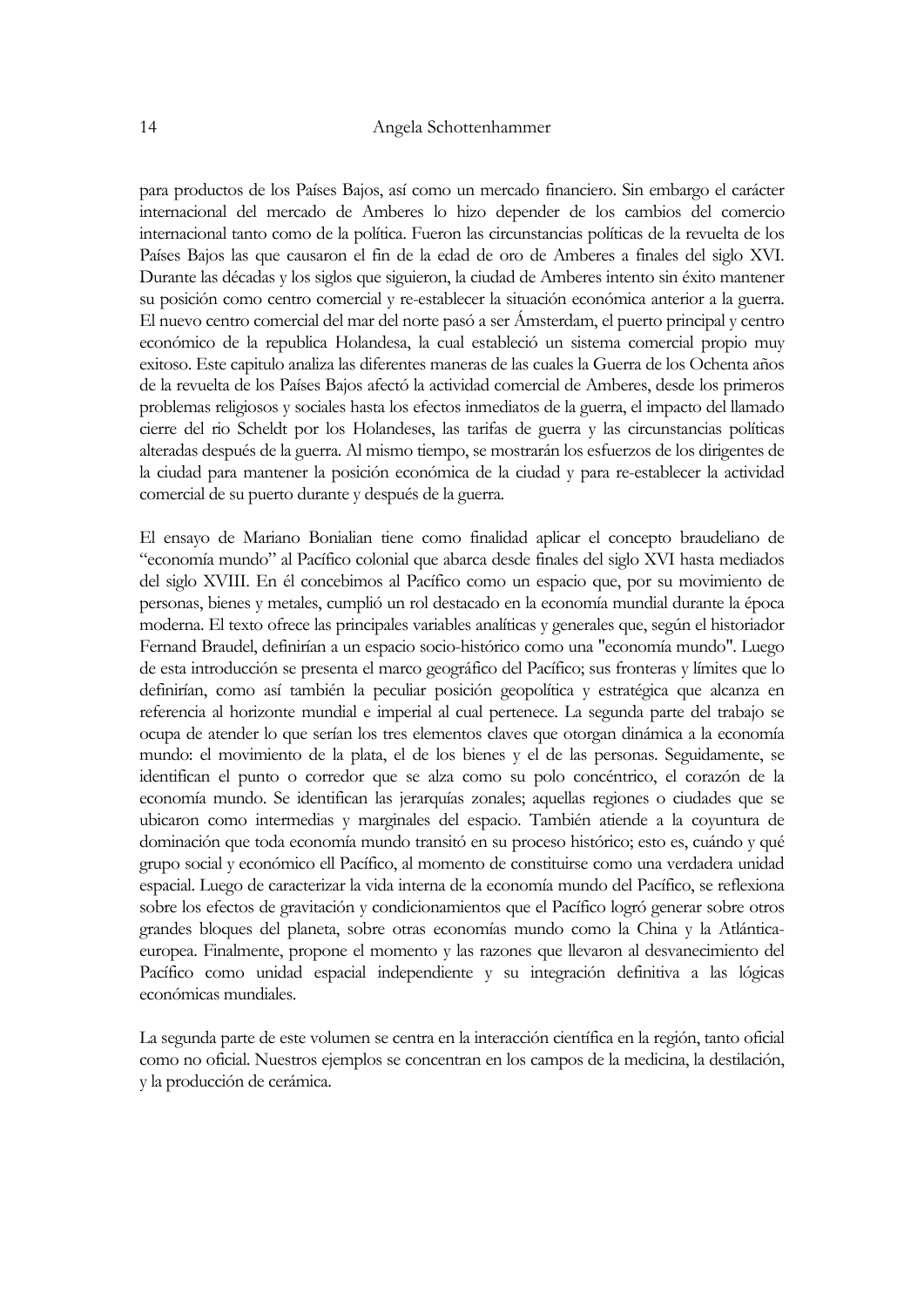Desde los primeros tiempos el Océano Índico ha sido un ámbito de comercio de muchos productos básicos. Durante el período Mongol, este comercio se intensificó debido a la existencia de un estado mongol en Irán, el principal aliado de la China Mongol en sus luchas en Asia Central. Paul-David Buell se centra en varios productos medicinales básicos involucrados en el comercio durante la época de los mongoles, y en periodos anteriores. Entre las fuentes más importantes y completas para documentar este comercio encontramos dos documentos de la dinastía Ming con una gran cantidad de material con referencia al extranjero en ellos, en primer lugar una enciclopedia fragmentaria de la medicina árabe en chino, el *Huihui yaofang* 回回藥方 "*Medicinales Recetas Musulmanes*", y el gran compendio *Bencao gangmu* 本草綱 目, "*Materia Médica: Descripciones de drogas y los aspectos técnicos*", de 1578.

Los conocimientos mas antiguos de destilación fueron creados y desarrollados en Asia. En este capítulo Ana Valenzuela presenta un análisis de la producción de mezcal en México y sus conexiones obviamente visibles a los conocimientos tradicionales de la destilación Asiática. Los aparatos destilatorios Asiáticos fueron adaptados y adoptados en México por diferentes culturas y en diversos ecosistemas. Actualmente, aun existen grupos étnicos y pequeños productores de mezcal quienes siguen conservando los aparatos destilatorios o « alambiques » originados en el este Asiático. En otras palabras, las mismas tecnologías ancestrales para la destilación de alcohol usadas en Eurasia se utilizan para la produccion del mezcal, licor nacional Mexicano. Los aparatos destilatorios asiáticos aun no han sido investigados en su totalidad, ni en sus diversas variantes de Asia, menos aun, las que se encuentran en la costa del Pacífico Mexicano. Es por ello que aquí introducimos a una visión general de esta tecnología ancestral, desde enfoques etnográficos y etnobiológicos, para examinar un conocimiento casi desconocido en ambos lados del Pacífico.

Mathieu Torck se centra en el *Yizong jinjian* 醫宗金鑑 (*Estudio completo de los conocimientos médicos o Iconografía Médica del espejo de oro*; 1742), un compendio imperial de conocimientos médicos escrito por Wu Qian 吳謙 (1689–1748), que adquirió una considerable reputación como material docente y referencia ineludible en la China Qing 清 (1644−1911). Además, como estándar de la ortodoxia médica, el manual médico de Wu Qian también adquirió un renombre, que se extendió a través de las fronteras de China. Menos de dos décadas después de su publicación, se exporta a Japón y alrededor de medio siglo después, hay evidencia de la aplicación práctica del mismo por los médicos militares japoneses que se basaron en un capítulo excepcional del *Yizong jinjian* con el propósito de un diagnóstico preciso: la primera descripción jamás elaborada en un texto médico chino del escorbuto, enfermedad por deficiencia de vitaminas. El presente trabajo intenta investigar el ascenso de *Yizong jinjian* como un clásico reconocido internacionalmente en el contexto de los intercambios médicos entre China y Japón en los siglos XVIII y XIX. Su objetivo es arrojar luz sobre las motivaciones que subyacen a la *Yizong jinjian* de convertirse en un elemento de la demanda en Japón, así como en la transformación de la materia de las exportaciones de libros en el marco de tiempo dado. El capítulo escorbuto se presenta como un estudio de caso para ilustrar el carácter de autoridad del compendio que puede haber contribuido a su valoración entre los médicos en Japón.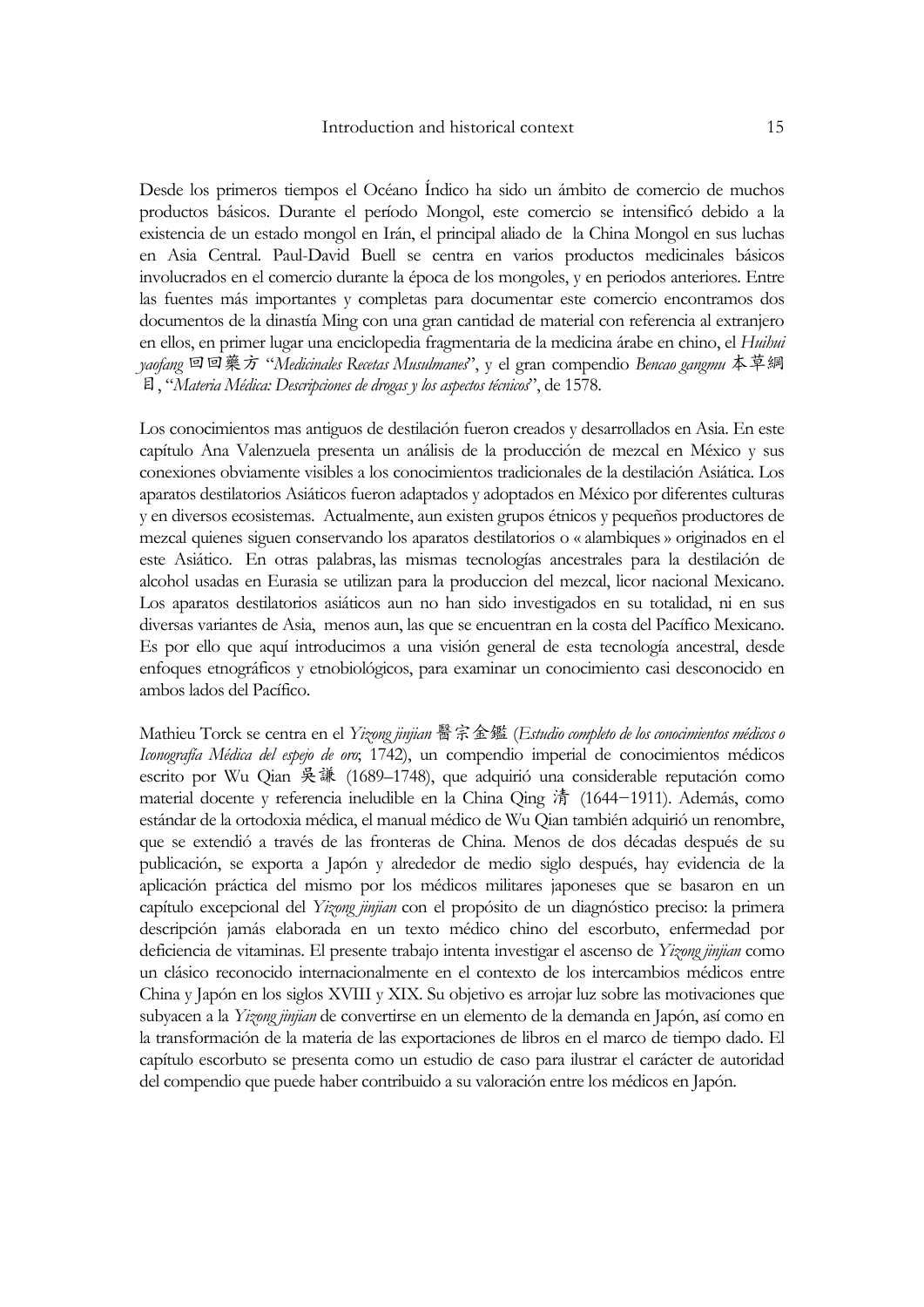En mi propia contribución introduzco algunos otros ejemplos que retratan el vívido intercambio de conocimientos y de especialistas médicos en el triángulo formado por China, Japón y las islas Ryūkyū. Tanto Japón como las islas Ryūkyū mostraban un gran interés en la medicina y la farmacopea china, incluyendo drogas medicinales, textos y recetas. Especialistas chinos fueron atraídos y contratados, mientras estudiantes y especialistas japoneses y de las islas Ryukyu se desplazaron a China a estudiar. Como no existían relaciones oficiales entre China y Japón durante el período aquí investigado, las Ryūkyū asumieron un papel de intermediación singular. El clan de familia Shimazu 島津, en particular Shimazu Shigehide 島津重豪 (1745– 1833) gobernante en Satsuma薩摩 se puede citar como ejemplo. Estaba muy interesado en las plantas medicinales y la tradición *Bencao* en general, fundó escuelas de medicina, matemáticas y astronomía, y compiló un diccionario sobre las aves. Era de particular interés la literatura china bencao. En este contexto, este capítulo se centra en la *Shitsumon honzō* (*Zhiwen bencao*) 質問本草 (*Preguntas y explicaciones sobre la materia médica*) de 1837, una obra iniciada originalmente bajo su orden. En el proceso de compilación numerosos especialistas chinos fueron contactados e interrogados. En la última parte del capítulo se presentan algunos ejemplos de habitantes de Ryūkyū que se dirigían a Fuzhou en China para ser tratados médicamente, es decir, en el llamado "*Liuqiu guan*" 琉球館 (japonés Ryūkyūkan), una casa de huéspedes que fue especialmente establecida para extranjeros de alojamiento en Fuzhou.

Barbara Seyock estudia a los alfareros coreanos de la provincia de Hizen 肥前, Japón. Explica como la tecnología de trabajar piedra fina y porcelana llegó a Japón relativamente tarde, pero una vez que el caolín se hubo descubierto en territorio japonés a principios del siglo XVII, los hornos de porcelana proliferaron alrededor de la ciudad de Arita 有 田 en Kyūshū, esto ha caracterizado a la zona como la cuna de la fabricación de la porcelana en Japón. El éxito de la porcelana de la ciudad de Arita en Japón y en otros lugares es impensable sin las contribuciones de los alfareros coreanos, como se ha reconocido generalmente. Pero aún así, muchas preguntas permanecen con respecto a las intenciones y los mecanismos subyacentes a estos desarrollos. Con referencia a los hallazgos arqueológicos, los alfareros coreanos deben haber estado viviendo y trabajando en la zona décadas antes de que comenzara la producción de porcelana color azul y blanco, un escenario que aporta un nuevo cariz sobre la implementación de la aportación de la cerámica coreana entre las tradiciones de cocción japonesas. En este contexto, los análisis de las cerámicas de tipo Karatsu 唐津 y su distribución aporta mucho a la identificación de la influencia de la tradición alfarera de Corea sobre los principales cambios en el comercio internacional de cerámica y los cambios en las estructuras de los hornos locales en Japón.

Es un lugar común en la historia mundial que los comerciantes interculturales pre-modernos se adaptaron rápidamente a los desafíos de la comunicación mediante el desarrollo de idiomas de trabajo o *linguae francae*. Sin embargo, no tenemos un conocimiento fiable de cómo se cumplieron los desafíos de comunicación en una mayor interacción lingüista compleja, por ejemplo en la administración de unos asentamientos multiéticos o de intercambio diplomático. El capítulo de Birgit Tremml-Werner investiga la Manila post-1571 como una de las principales ciudades portuarias del sudeste de Asia en el siglo XVII, que sirve como un verdadero ejemplo para un entorno multilingüístico gracias al floreciente comercio marítimo a través del Pacífico y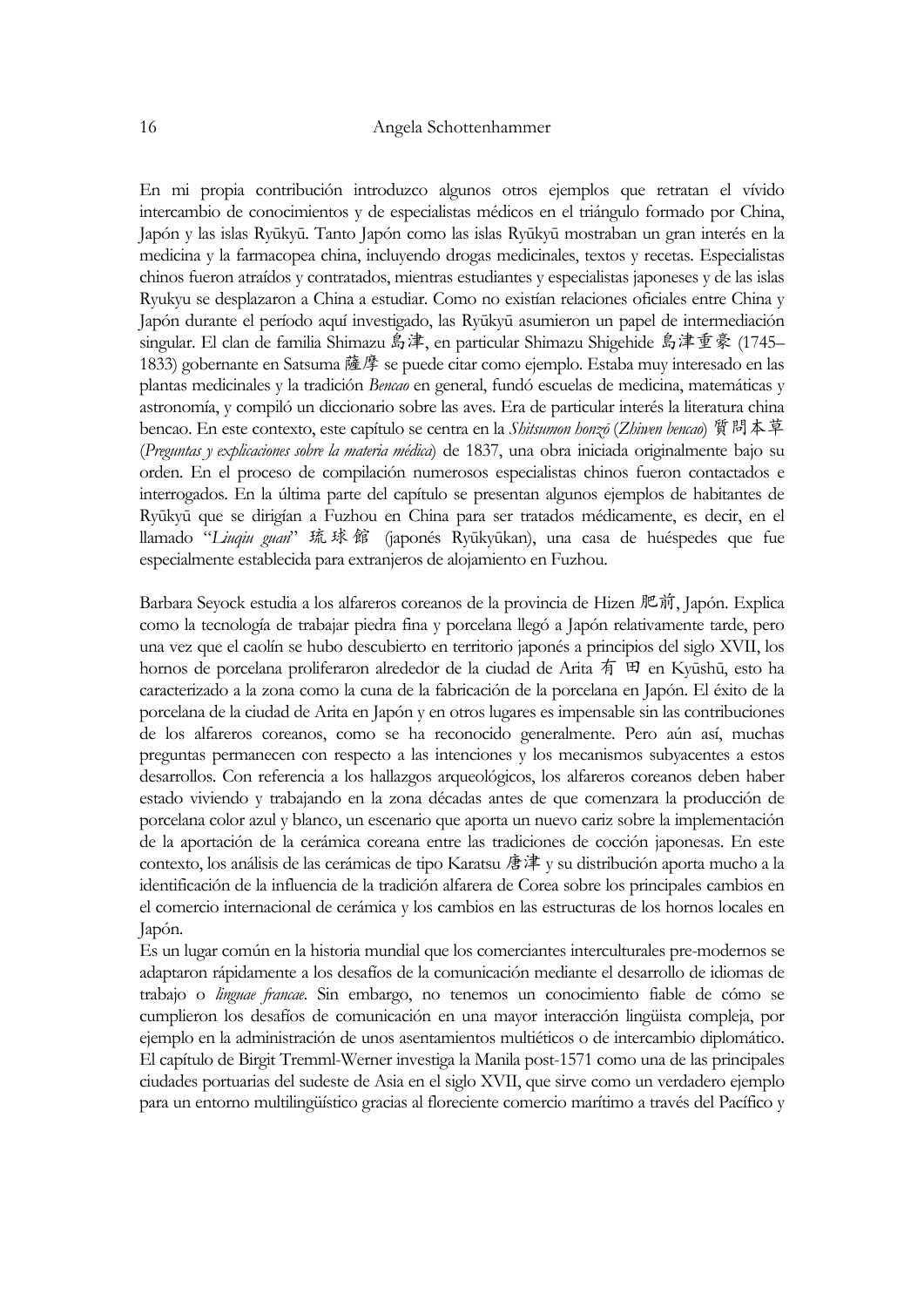el del Sur de China. Actores globales y actores locales por igual tenían la necesidad de encontrar formas de negociar más allá de las culturas y los idiomas conocidos.

Una investigación de los intérpretes de Manila, sus orígenes y calificaciones específicas ayuda a esbozar ampliamente el impacto del lenguaje en las historias conectadas de la región del Mar de China. Los diversos niveles de uso de la lengua y de la comunicación, los problemas a la luz de los intereses complementarios y competitivos por la hegemonía y comerciales monopolios en el Mar del Sur de China, sin duda dieron forma a la naturaleza de los españoles, los chinos y los japoneses en la primera mitad del siglo XVII, un período en el que el lenguaje vino a jugar un papel crucial en el diseño imperial de los castellanos y los asiáticos del este así mismo. En cuanto a las experiencias de los actores individuales que sirvieron como intérpretes en este período, se deben desenmascarar por igual tanto las narrativas engañosas de incomprensión constante y como las de sutil apropiación.

Wim De Winter ofrece una perspectiva crítica sobre las prácticas de la entrega intercultural de regalos y su papel en el mantenimiento de las relaciones sociales en Japón del siglo XVII, se centra en la ciudad costera de Hirado 平户 como microcosmos de la interacción cultural. A través de un análisis de los fragmentos de diarios de viaje ingleses mantenido durante un período de 10 años, revela cómo los aspectos de la entrega de regalos, el comercio y el contrabando se entrelazan en la creación de identidades en un nivel empírico, en un contexto de interacción entre los europeos, chinos y las comunidades japonesas. Tomando una perspectiva antropológica hacia la interacción sino-inglesa, apunta hacia una cierta ambigüedad de intercambio que consiste en tendencias opuestas y categorías borrosas, en la medida que las relaciones de lealtad o de la amistad y el comportamiento fraudulento coexistieron dentro de las costumbres japonesas establecidas del regalo. Esto abre posibilidades para la crítica, revelando fronteras conceptuales borrosas, que desafían las identidades históricas comunes y sus explicaciones, y que nos incitan a reconceptualizar los intercambios como procesos dinámicos, mientras se centra en ejemplos concretos, demostrando las tendencias opuestas y las motivaciones de cambio sobre a escala local en el entorno marítimo del Hirado del siglo XVII.

Las contribuciones siguientes investigan aspectos de la interacción humana y los movimientos de personas entre el Asia del Este y el Sudeste Asiático, en particular las Filipinas, el Océano Indico y México por la ruta marítima a través del Pacífico. Paulina Machuca enfoca una bebida fermentada, la *tubâ*, mientras que Melba Falck y Héctor Palacios exploran los movimientos y la historia de los mercaderes japoneses en Guadalajara.

Si bien los estudios sobre el Galeón de Manila se han enfocado en los aspectos comerciales que cubría la ruta Acapulco-Manila, existe otra vertiente que apenas comienza a investigarse: la interacción humana como resultado de los intercambios socioculturales entre el mundo americano y asiático. El Galeón de Manila, conocido también como *Nao* de China, marcó una profunda huella en algunos puertos del Pacífico mexicano donde paraba – muchas veces, para desembarcar mercancías de contrabando –, tal como sucedió con el puerto de Salagua, actualmente Manzanillo, Colima (México). Por las playas colimenses ingresaron numerosos asiáticos, conocidos en la Nueva España como "indios chinos", quienes se establecieron en las haciendas de palmas de beneficio para trabajar como vinateros, es decir,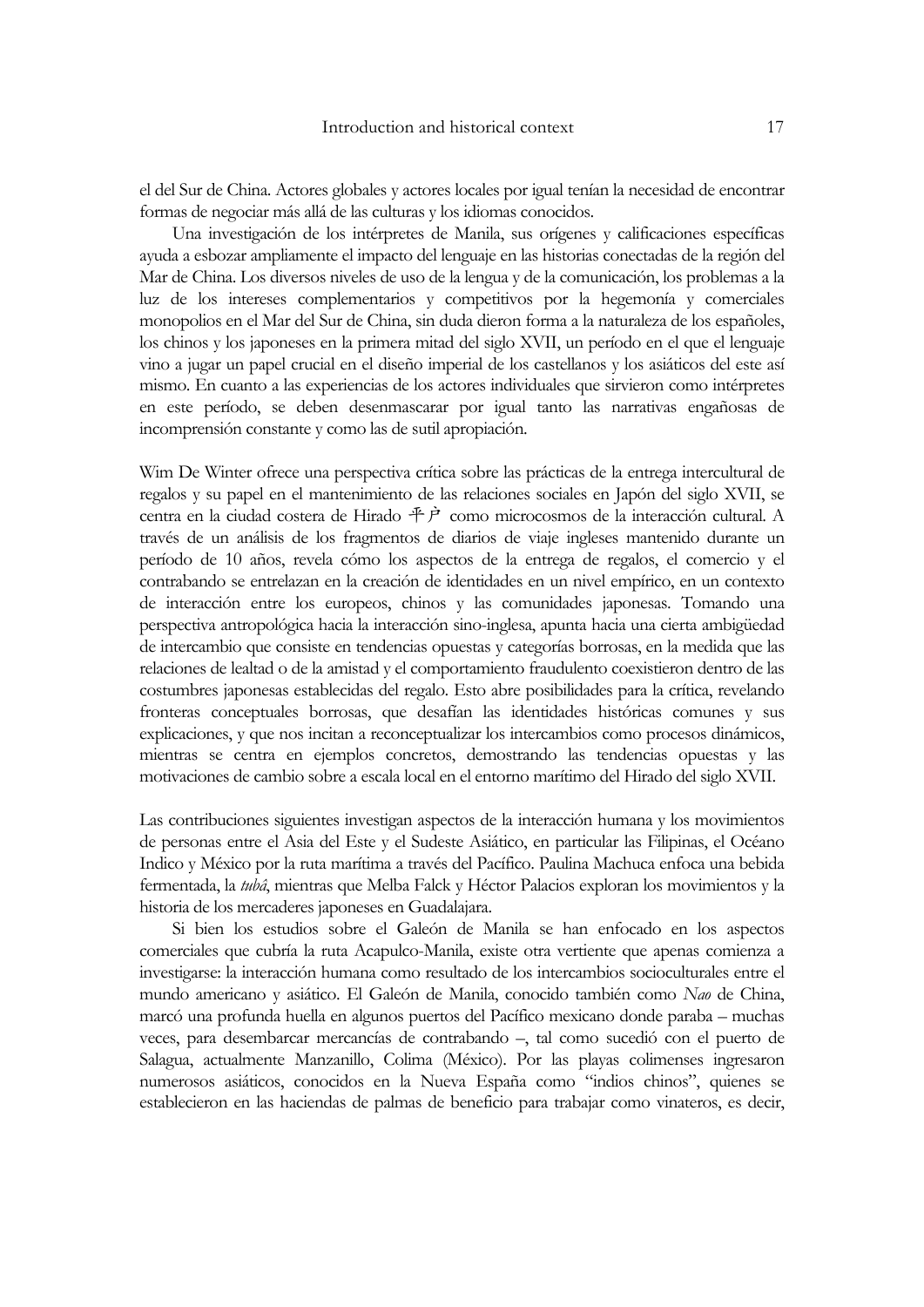elaborando dos bebidas de origen filipino: la *tubâ* (fermentada) y el vino de cocos (destilada), ambas a partir de la palma de coco (*Cocos nucifera* L.), planta que también llegó del Sudeste Asiático a la Nueva España hacia 1570. Dichas bebidas tuvieron amplia demanda en la sociedad novohispana debido a que se consumían, principalmente, en las zonas mineras. En este texto abordo, desde un enfoque etnohistórico, las interacciones humanas entre filipinos, mestizos e indios americanos a partir de la elaboración de la bebida llamada *tubâ*; me interesa destacar cómo esta bebida de origen filipino se incorporó a la vida cotidiana de los indios y mestizos en Colima y sus alrededores, quienes a su vez utilizaron la cultura material que tenían disponible (diferente de la filipina) para continuar e innovar la forma de hacer *tubâ*. En esta interacción es posible analizar el intercambio de técnicas y conocimiento tradicional, pero que en el proceso de transición de una cultura a otra, esta técnica se modificó de acuerdo a las necesidades y experiencias de la cultura receptora. Hoy en día la *tubâ* es considerada como "la bebida tradicional" en algunos lugares de Filipinas y en Colima (México), pero a pesar de que tiene un origen común, se trata de una bebida que se consume de manera muy distinta en ambos lugares. Para esta investigación me baso en documentos de archivos, crónicas coloniales y trabajo etnográfico que realicé en Filipinas entre abril y mayo de 2012.

El descubrimiento por parte de Andrés Urdaneta, en 1565, de la ruta de retorno de la *Nao* de la China desde Manila hasta Acapulco, constituyó el inicio de una intensa relación entre Asia y la Nueva España. Desde entonces, el Galeón de Manila como también se le conocía, realizó el viaje transpacífico Acapulco-Manila-Acapulco durante doscientos cincuenta años. La *Nao* de la China transportaba una gran variedad de mercancías, cerámica de China y Japón, seda de China, especies de las Molucas cuyo destino no concluía en la Nueva España sino que, siguiendo una ruta verdaderamente global, continuaba hasta Europa. Desde la Nueva España se enviaba la codiciada plata y así los pesos mexicanos circularon en las Filipinas y en China.

La *Nao* no solo transportaba mercancías, como Melba Falck y Héctor Palacios muestran, el movimiento de personas de diferente procedencia era también muy dinámico. Españoles peninsulares, criollos, indígenas, filipinos, chinos y japoneses viajaron frecuentemente en el Galeón de Manila. Así en ese siglo 17 global encontramos en la Nueva España una importante afluencia de asiáticos. Muchos seguramente llegaron con la *Nao* y otros lo harían en embarcaciones directamente desde Japón. Es el caso del viaje de Rodrigo de Vivero en 1609 o de la Misión Hasekura, que salió desde Sendai, en 1613. No es de extrañar, entonces, que en la Guadalajara del siglo 17 se encontraran cuatro japoneses, dos de los cuales, Luis de Encío y Juan de Páez, llegaron a ser personajes muy importantes en la sociedad de la época. Luis de Encío comerciante y Juan de Páez, administrador de los bienes de la Catedral, fueron parte inseparable de la historia de la Guadalajara del siglo 17. Este texto trata sobre la historia de estos dos notables japoneses.

En nuestra última contribución escrito por Torsten Feys avanzamos en tiempo y apuntamos un otro capítulo de la migración y los movimientos humanos.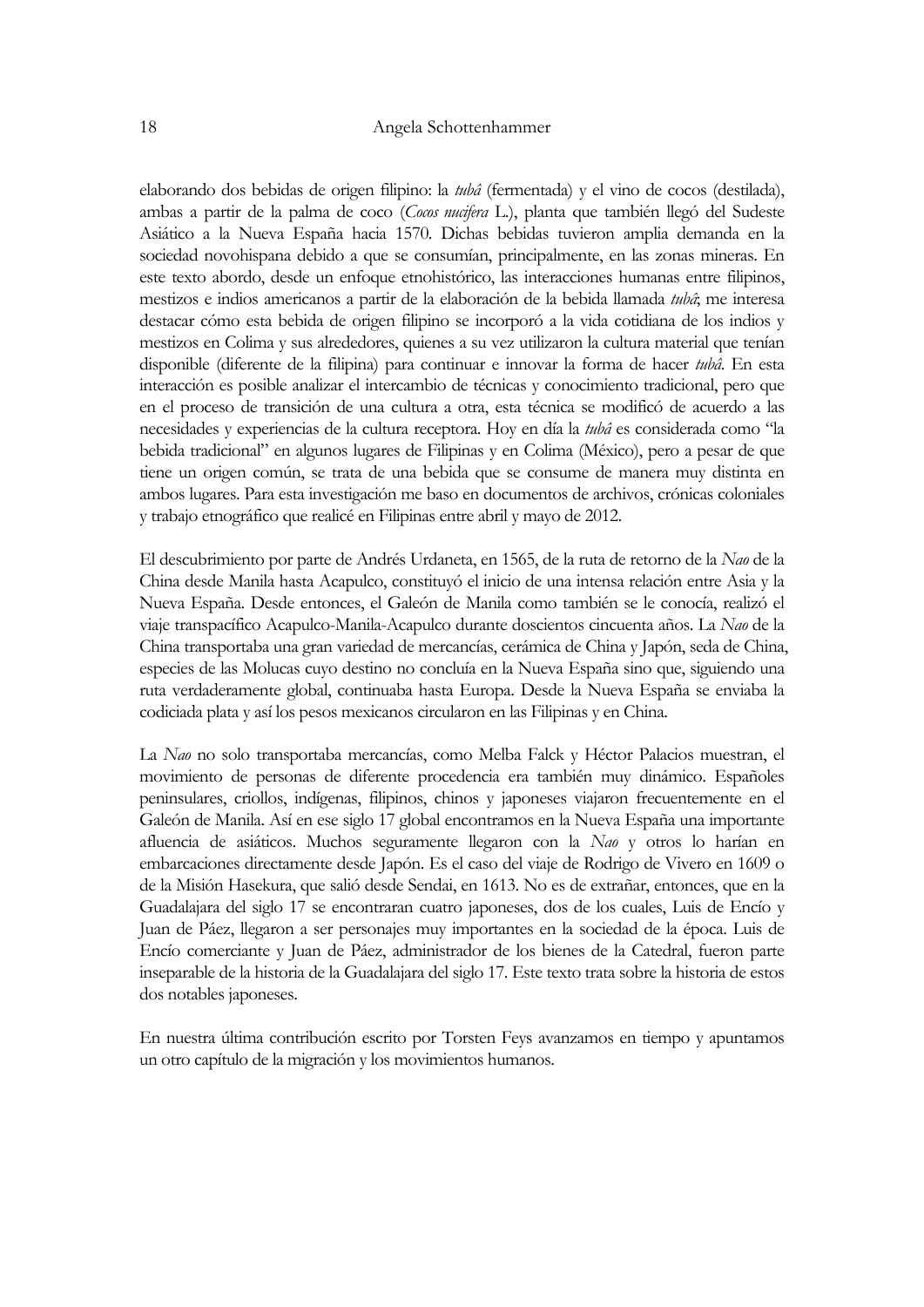Adam Mckeown y Aristide Zolberg argumentan de forma convincente que la mayoría de los principios básicos de control y las técnicas para la identificación de la condición personal fronteriza se desarrollaron a partir de la década de 1880 hasta la década de 1910 a través de la exclusión de los asiáticos por las naciones de población blanca. En la década de 1930 éstas se extienden a nivel mundial y se convirtió en el fundamento de la soberanía nacional y el control migratorio. Simultáneamente, las redes de inmigración ilegal se desarrollaron a su alrededor (McKeown 2008 ; Zolberg, 2006). Para la migración de Asia desde el Pacífico hasta los EE.UU. la investigación sobre la aplicación de barreras raciales y de elusión de las mismas, es mucho más avanzada que las migraciones desde Europa. Estos últimos estudiosos consideran en general que las leyes de cuotas de la década de 1920 son el punto de partida de las restricciones raciales de los europeos y los ingresos ilegales procedentes del Atlántico. Los estudiosos generalmente pasan por alto el hecho de que las leyes de inmigración estadounidenses estaban siendo utilizados para imponer barreras raciales en los inmigrantes del este y del sur de Europa "menos deseables" mucho antes de la Primera Guerra Mundial. Para estos inmigrantes menos deseables se desarrollaron rutas migratorias ilegales alternativas. Por ejemplo fueron impuestas leyes más estrictas a los sirios que llegaban a través de Marsella por Le Havre y Rotterdam a Nueva York, lo cual resultó en cifras más altas de deportación. Sin embargo, se desarrolló una ruta alternativa que los llevaba a través de Marsella y Saint-Nazaire a Veracruz. A partir de ahí una red permitía que lograsen alcanzar y cruzar la frontera con Estados Unidos de manera ilegal, usando estrategias y rutas similares a las inauguradas por inmigrantes asiáticos mucho antes del cambio de siglo y todavía en uso hoy en día. Lo mismo se aplica a la frontera con Canadá, que fue utilizada como una puerta trasera por los inmigrantes europeos así como por los asiáticos.

 Los investigadores han tratado generalmente por separado los migrantes asiáticos que cruzan el Pacífico y a los europeos que cruzan el Atlántico. Este artículo compara los dos sistemas para contemplar más de cerca las barreras legales impuestas a ambos flujos y el auge de las redes ilegales que las burlan. Al hacerlo, el trabajo investiga si la afirmación implícita de que las barreras raciales para la exclusión de los asiáticos transfieren globalmente al observar las diferencias y similitudes de las leyes de exclusión de América en el Atlántico y el Pacífico entre 1875 y 1924 . El perspectiva clásica del estado, de arriba abajo, se utiliza para comparar las leyes sobre el papel. Esto se complementará con estudios recientes que utilizan los expedientes individuales de los inmigrantes detenidos y deportados, que ofrecen una visión desde la base de la aplicación de las leyes. Este trabajo también reflejará un tercer nivel de análisis un tanto descuidado en esta historia: el papel de las compañías navieras. En la medida que durante este período las autoridades gubernamentales no disponían todavía de un aparato burocrático capaz de imponer las leyes de inmigración, transfirió esta responsabilidad, en la medida de lo posible, a las compañías navieras que traían a los emigrantes. Por lo tanto este nivel, al conectar el migrante con el Estado revela una visión innovadora sobre cómo se implementaron las barreras raciales. También puso a las compañías de transporte marítimo en una posición privilegiada para eludirlos. Esto arrojará nueva luz sobre la interacción entre el aumento de la restricción de los inmigrantes y la inmigración ilegal.